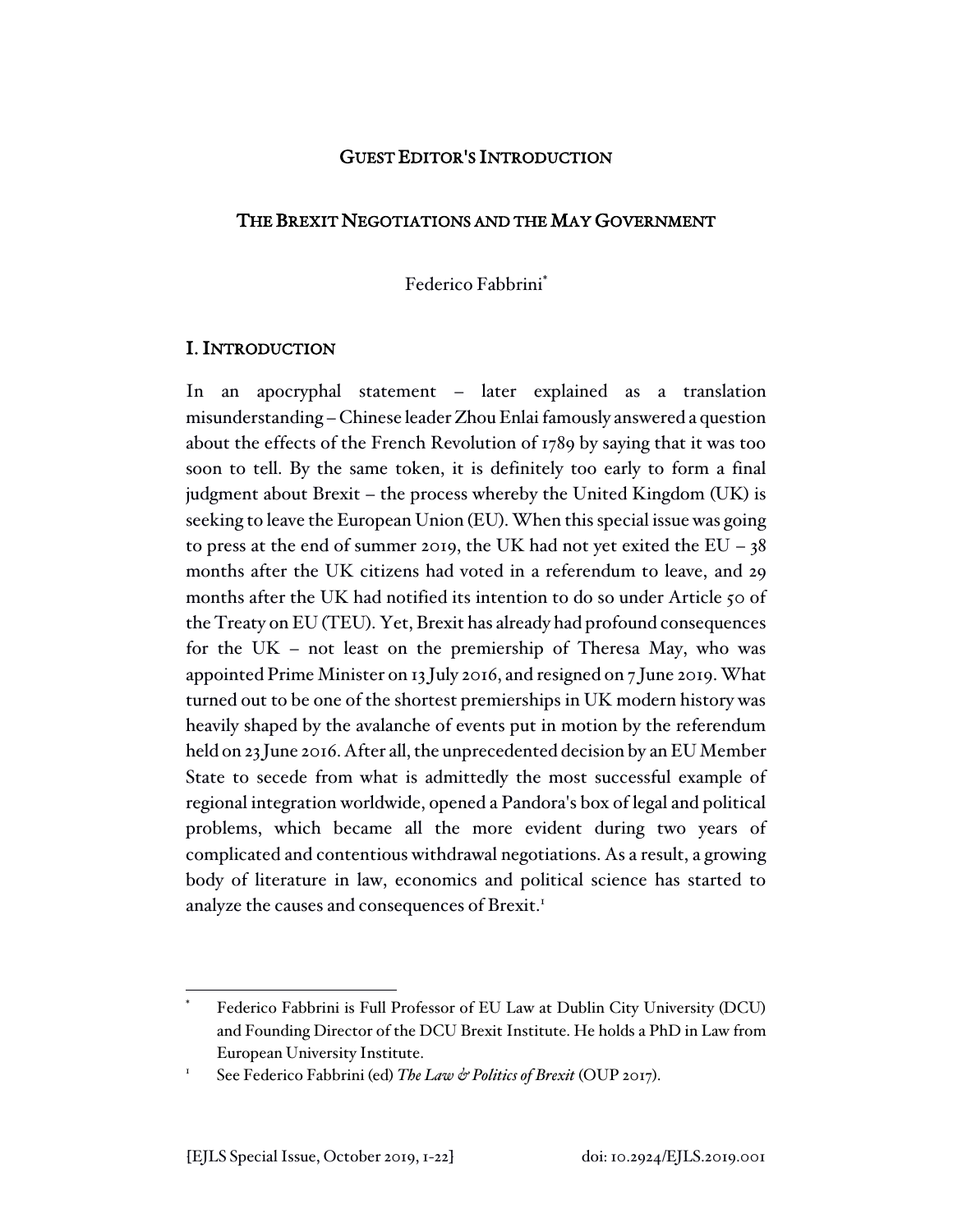This special issue – which includes contributions originally presented at a conference hosted by the Brexit Institute of Dublin City University in March 2019 – expands the analysis of Brexit by focusing specifically on the last two years of negotiations between the EU and the UK. Its aim is to assess the legal and political dynamics that played out in this crucial phase, and thus to offer an historical record of Theresa May's Government in the UK. As such, the special issue covers the period from the UK general elections in June 2017 (right after the notification of the UK intention to leave the EU pursuant to Article 50 TEU in March 2019) to the European Parliament (EP) elections in May 2019, in which the UK participated against all odds. The volume therefore analyzes the key issues in the withdrawal negotiations – as reflected in the November 2018 draft withdrawal agreement and the accompanying political declaration outlining the framework for future EU-UK relations – and considers the reasons that ultimately lead the UK, in March and April 2019, to seek an extension of its EU membership, hence postponing Brexit.

As things currently stand, the UK is set to leave the EU on 31 October 2019. However, much uncertainty remains; indeed, both a 'hard Brexit' – that is a disorderly exit with no deal – or a further extension of UK membership in the EU – perhaps to hold a people's vote on 'no Brexit' – are potentially on the table. This special issue however does not engage in speculation. The interest here is not to predict what will happen, but rather to understand what happened – identifying the key themes and challenges that emerged in a period of unprecedented Brexit negotiations. From a research point of view, this has the heuristic value of shedding light on the difficulties which a country faces when going down the road of seeking to exit the EU. And from a policy point of view, this may offer some useful lessons as navigation continues forward in the rough Brexit waters. As such, this Editorial is structured as follows: Sections II to VI provide an overview in chronological order of the succession of events that unfolded in the last two years, while Section VII summarizes the ten contributions I have guest edited for this Special Issue. Section VIII concludes.

## II. THE UK GENERAL ELECTIONS AND THE NEGOTIATIONS

The notification by the UK to the European Council of its decision to leave the EU on 29 March 2017 started the two-year time-frame set by Article 50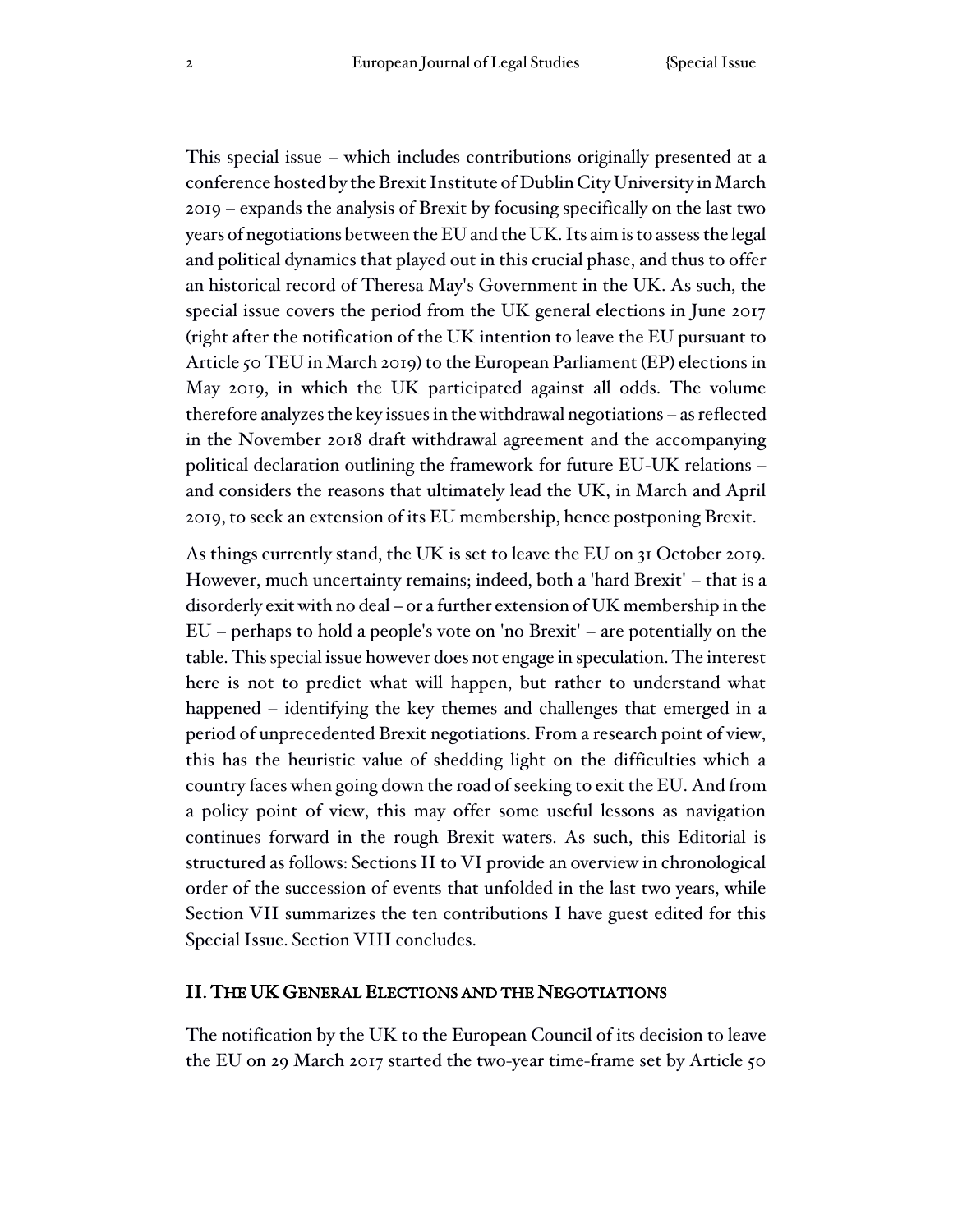TEU to negotiate an orderly withdrawal.<sup>2</sup> However, UK Prime Minister Theresa May's decision to call snap elections in June 2017 resulted in a political boomerang. In the general elections of 8 June 2017, the Tory Party lost its tiny majority, being forced into a confidence and supply agreement with the Democratic Unionist Party, and thus started negotiations with the EU from a weaker position. The EU imposed successfully its strategy to divide the negotiations in two phases – with a first phase focused on settling the outstanding withdrawal issues, with discussions on the framework for future EU-UK relations postponed to a subsequent future phase.<sup>3</sup> In particular, following the priorities set by the European Council<sup>4</sup> and the European Parliament,<sup>5</sup> the European Commission Brexit Task Force – lead by Michel Barnier – identified three main items for the first phase of the negotiations: 1) the protection of the rights of EU citizens in the UK, and conversely of UK citizens in the EU; 2) the resolution of the problem of the border between Ireland and Northern Ireland, with the aim to avoid the return of a 'hard border'; and 3) the settlement of the financial claims the UK owed the EU before leaving.<sup>6</sup>

Talks between the two parties proceeded extremely slowly for much of the fall of 2017. With the exception of citizens' rights – which was the subject of an early agreement between the UK and the  $EU<sup>7</sup>$  – most issues in the withdrawal talks remained outstanding.<sup>8</sup> While Prime Minister Theresa May sought to chart a negotiating strategy, conceding that the UK had to pay a contribution to the EU as part of the withdrawal deal,<sup>9</sup> the UK Government

<sup>&</sup>lt;sup>2</sup> Prime Minister Theresa May, Letter to European Council President Donald Tusk (29 March 2017).

<sup>3</sup> See Kenneth Armstrong, *Brexit Time* (CUP 2017).

<sup>4</sup> European Council Guidelines, 29 April 2017, EUCO XT 20004/17.

<sup>&</sup>lt;sup>5</sup> European Parliament resolution of  $\zeta$  April 2017 on negotiations with the United Kingdom following its notification that it intends to withdraw from the European Union, P8\_TA(2017)0102.

 $6$  See Council Decision (EU/Euratom) of 22 May 2017 authorizing the opening of negotiations with the United Kingdom setting out the arrangements for its withdrawal from the European Union, Doc. XT21016/17.

See also European Parliament resolution of 3 October 2017 on the state of play of negotiations with the United Kingdom, P8\_TA(2017)0361, para 7.

European Council Conclusions, 20 October 2017, EUCO XT 20014/17.

<sup>9</sup> Prime Minister Theresa May, Speech, Florence (22 September 2017).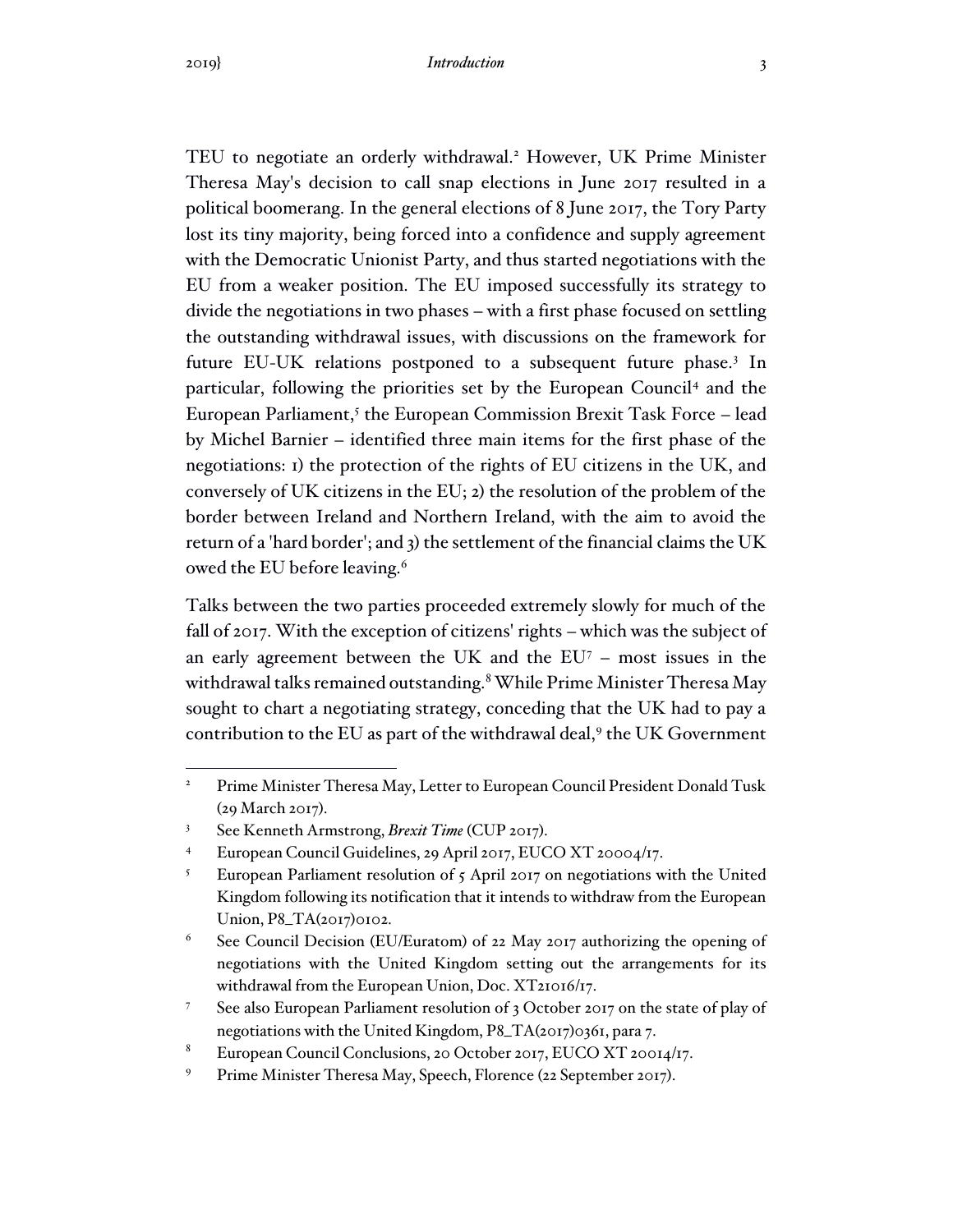lagged behind the European Commission in outlining its positions.<sup>10</sup> However, thanks to the efforts of EU Chief Negotiator Michel Barnier, on 8 December 2017 a break-through occurred when the negotiators published a joint report, which outlined in diplomatic terms the consensus reached by the two negotiating teams on the terms of the withdrawal.<sup>11</sup> In particular, the joint report included a compromise solution to deal with the thorny issue of the Irish border, which foresaw a form of regulatory alignment between Northern Ireland and the Republic of Ireland, to remove the need for physical checks on the free movement of goods in the island of Ireland, while reaffirming the constitutional integrity of the UK.<sup>12</sup>

On the basis of the joint report, the European Council in December 2017 concluded that sufficient progress had occurred in the first phase of the Brexit negotiations, thus opening the way to preliminary talks on the framework for the future EU-UK relationship.<sup>13</sup> As a result, in early 2018, the

<sup>&</sup>lt;sup>10</sup> This asymmetry in the preparation of the two parties was made evident by the fact that the European Commission quickly started releasing in May 2017 a series of working papers outlining its positions on the negotiating issues. See e.g. European Commission Task Force for the Preparation and Conduct of the Negotiations with the United Kingdom under Article 50 TEU, Working paper 'Essential Principles of Citizens' Rights' (24 May 2017); Working paper 'Essential Principles on Financial Settlement' (24 May 2017); Position paper transmitted to EU 27 on Governance (28 June 2017); Position paper transmitted to EU 27 on Issues Related to the Functioning of the Union Institutions, Agencies and Bodies (28 June 2017); Guiding principles transmitted to the EU27 for the Dialogue on Ireland/Northern Ireland (6 September 2017) TF50(2017) 15. The UK Government, on the other hand, only began releasing its position papers in August 2017. See e.g. HM Government, 'Future customs arrangements: A future partnership paper' (15 August 2018); 'Northern Ireland and Ireland: Position paper' (16 August 2017); 'Enforcement and dispute resolution: A Future partnership paper' (23 August 2017); 'Foreign policy, defense and development: A future partnership paper' (12 September 2017); 'Security, law enforcement and criminal justice: A future partnership paper' (18 September 2017).

<sup>11</sup> 'Joint report from the negotiators ofthe European Union and the United Kingdom Government on progress during phase 1 of negotiations under Article 50 TEU on the United Kingdom orderly withdrawal from the European Union' (8 December 2017) TF50(2017)19.

 $12$  Ibid para 49.

<sup>&</sup>lt;sup>13</sup> European Council Guidelines, 15 December 2017, EUCO XT 20011/17.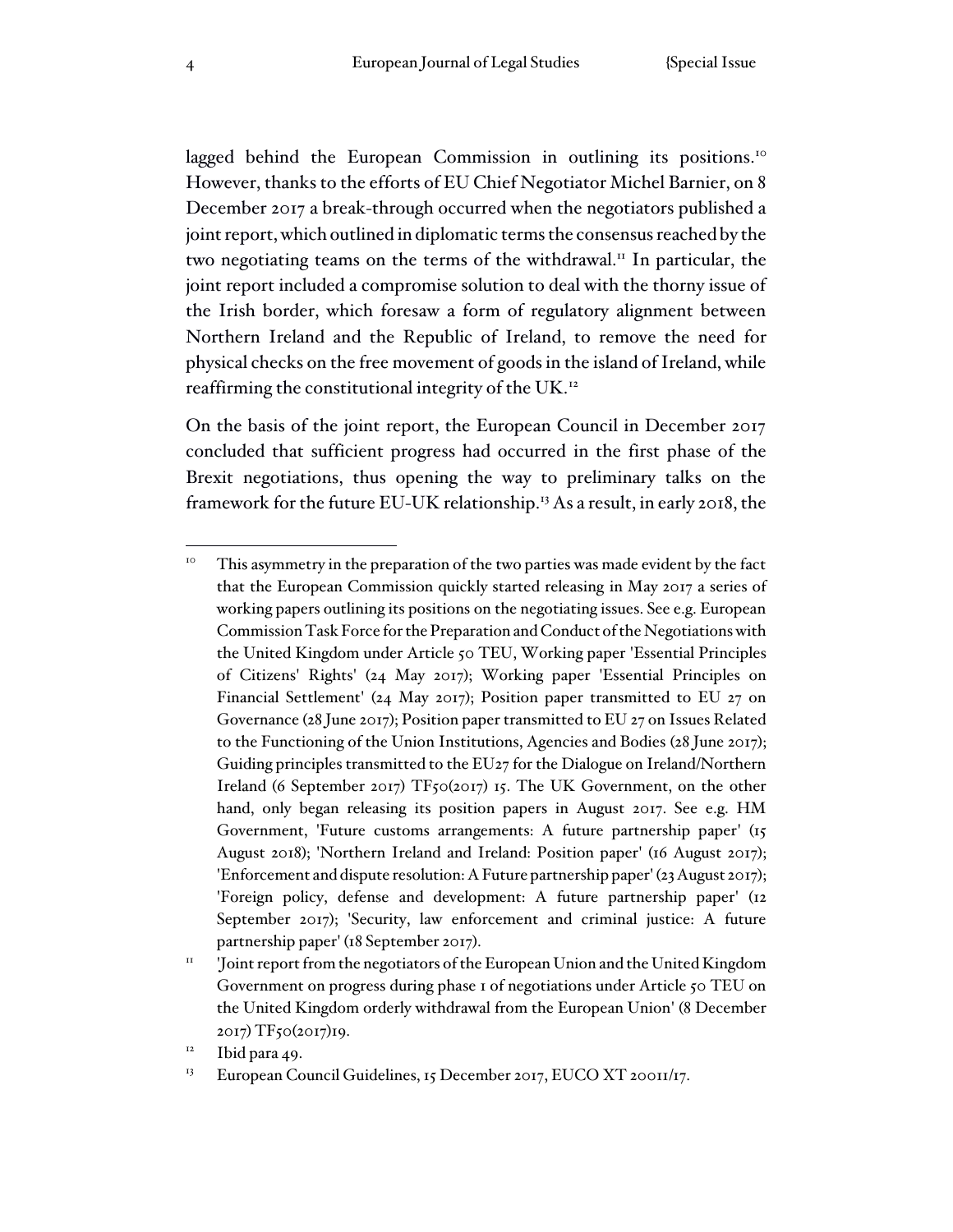EU and the UK negotiators engaged in a concerted effort to, on the one hand, turn the diplomatic joint report into a legally binding withdrawal treaty, and, on the other, identify the priorities for future EU-UK cooperation. In quick respose to the former, on 28 February 2018 the European Commission Brexit Task Force came up with a fully-fledged draft withdrawal agreement,<sup>14</sup> 75 per cent of which was swiftly agreed by the UK Government on 19 March 2018.<sup>15</sup> In particular, the UK Government accepted those sections of the EU draft withdrawal agreement concerning citizens' rights, the financial settlement and a newly devised transition period, which allowed the UK to remain part of the EU internal market and customs union for an extra 22 months after withdrawal, until 31 December 2020.<sup>16</sup> Crucially, however, the UK did not approve the provisions on the governance of the agreement – which gave a role to the European Court of Justice (ECJ) in the resolution of disputes – and the draft Protocol on Northern Ireland – which was designed to put in legally binding terms the solution to avoid a hard border on the island of Ireland.<sup>17</sup>

This produced a major stall in the negotiations, which carried on for all the spring and summer of 2018,<sup>18</sup> even though on 19 June 2018 the UK and the EU communicated that they had reached consensus on the text of another handful of minor and mostly technical provisions of the draft withdrawal treaty.<sup>19</sup> In the absence of progress in settling the terms of withdrawal,

<sup>&</sup>lt;sup>14</sup> European Commission Draft Withdrawal Agreement on the withdrawal of the United Kingdom of Great Britain and Northern Ireland from the European Union and the European Atomic Energy Community, 28 February 2018, TF50(2018) 33.

<sup>&</sup>lt;sup>15</sup> Draft Agreement on the withdrawal of the United Kingdom of Great Britain and Northern Ireland from the European Union and the European Atomic Energy Community highlighting the progress made (coloured version) in the negotiation round with the UK of 16-19 March 2018, 19 March 2018, TF50 (2018) 35.

<sup>&</sup>lt;sup>16</sup> See also HM Government, 'Draft text for discussion: Implementation period' (20 February 2018).

<sup>&</sup>lt;sup>17</sup> See also HM Government, 'Technical note: Temporary customs arrangements' (7) June 2018).

 $18$  See European Council Conclusions, 29 June 2018, EUCO XT 20006/18.

Joint statement from the negotiators of the European Union and the United Kingdom Government on progress of negotiations under Article 50 TEU on the United Kingdom's orderly withdrawal from the European Union (19 June 2018) TF50(2018) 52.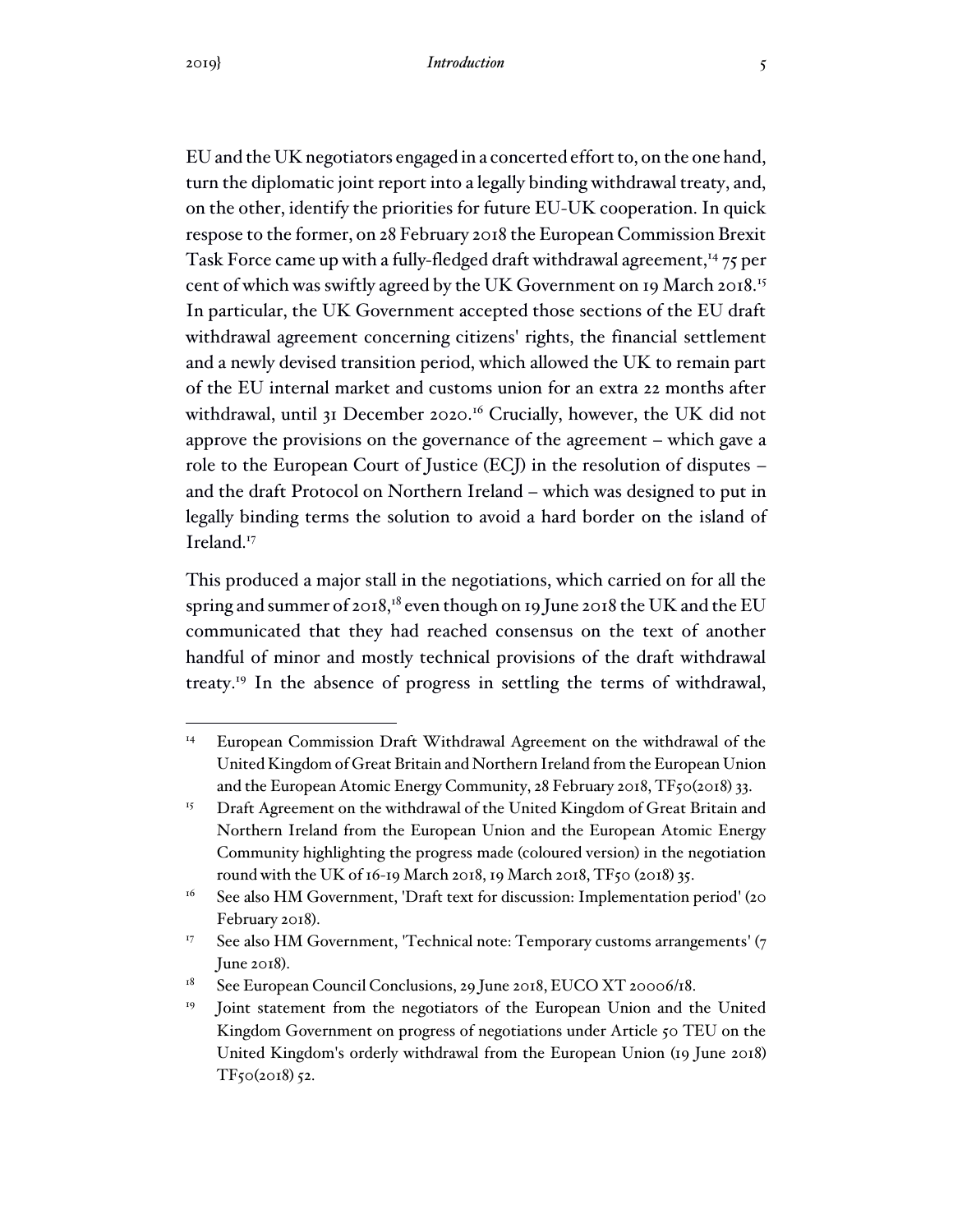however, also the discussions on the framework of future relations were halted, with talks on an ambitious EU-UK partnership covering trade, internal security, foreign affairs and sectoral cooperation being put on hold.<sup>20</sup> Moreover, since both parties had made clear that they regarded the negotiations as being driven by the principle that 'nothing is agreed until everything is agreed', $^{21}$  the paralysis in the talks lead to growing concerns that a 'hard Brexit' would materialize – with the UK leaving the EU with no withdrawal agreement, and thus no framework for future relations.<sup>22</sup> In fact, in July 2018 the European Commission published a communication on preparedness and contingency planning in case of a no deal scenario,<sup>23</sup> and in August 2018 the UK Government started releasing batches of technical notes to inform citizens and business on how to prepare in the case of no deal.<sup>24</sup>

## III. THE UK INSTITUTIONAL TENSIONS AND POLITICAL INFIGHTING

The challenges in negotiating a mutually satisfactory deal between the EU and the UK were certainly due to a number of asymmetries between the parties. While on the EU side negotiations were delegated from an early stage to a special Task Force within the European Commission – a trusted body with experience in handling international trade talks – on the UK side, the Government had to scramble in setting up from scratch a new administration – the Department for Exiting the EU, and the Department for International Trade, which took significant time to acquire capacity and skills to engage meaningfully with its counterparties in the EU and the rest of the world.<sup>25</sup> Nevertheless, a deeper cause of the difficulties in the negotiation laid in the

<sup>&</sup>lt;sup>20</sup> See also European Parliament resolution of 14 March 2018 on the framework of the future EU-UK relationship, P8\_TA(2018)0069.

<sup>&</sup>lt;sup>21</sup> European Council Guidelines, 23 March 2018, EUCO XT 20001/18, para 1.

<sup>&</sup>lt;sup>22</sup> See also Federico Fabbrini, 'The Institutional Consequences of a 'Hard Brexit''', in-depth analysis requested by the European Parliament Constitutional Affairs Committee (May 2018).

<sup>&</sup>lt;sup>23</sup> European Commission Communication, 'Preparing for the withdrawal of the United Kingdom from the European Union on 30 March 2019' (19 July 2018) COM(2018)556 final.

<sup>&</sup>lt;sup>24</sup> HM Government, 'Preparation for a "no deal" scenario' (23 August 2018).

<sup>&</sup>lt;sup>25</sup> See Lewis Lloyd, 'The Brexit Effect: How Government has Changed since the EU Referendum', Institute for Government (March 2019).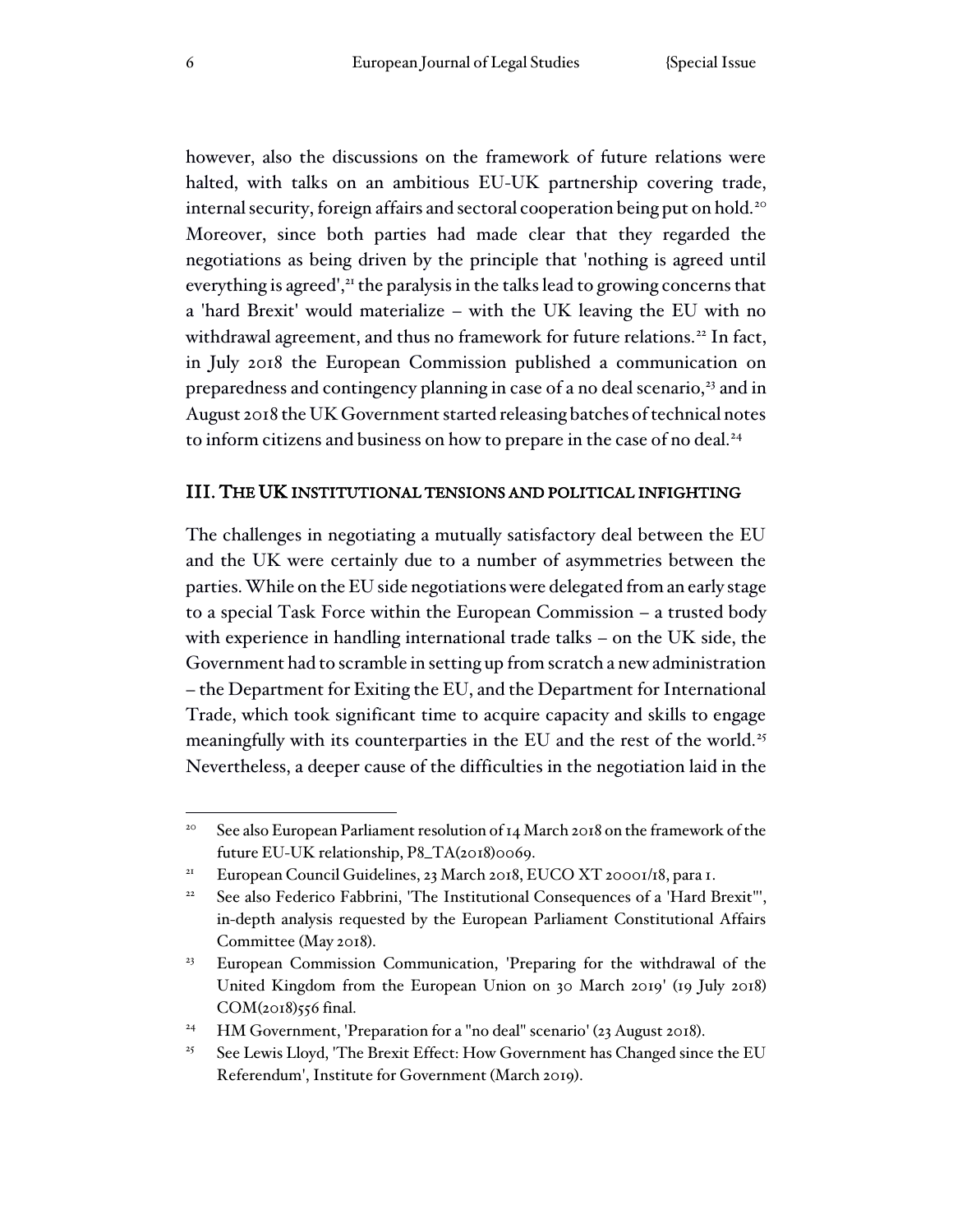institutional tensions and political infighting that Brexit created within the UK itself. If in the EU the states and institutions were happy to leave the Commission to run the negotiations and back its work – focusing their discussions on other controversial issues – in the UK Brexit sparked an allout tag war.

At the institutional level, in the absence of a written constitution, Brexit unsettled the relationship between Government and Parliament – as well as between London and Edinburg, Cardiff and Belfast.<sup>26</sup> In particular, effort by the UK Government to legislate for Brexit with the adoption of a flagship bill repealing the European Communities Act 1972 with effects from 29 March 2019 run into tremendous obstacles both in Westminster and in the devolved governments.<sup>27</sup> The EU (Withdrawal) Act became law by the tiniest of margins on 26 June 2018,<sup>28</sup> with the House of Commons overruling the House of Lords, which had sought inter alia to bind the UK in a customs union with the EU and to retain the EU Charter of Fundamental Rights as part of UK law post-Brexit.<sup>29</sup> Moreover, in order to win support for her bill, Prime Minister May had to accept the principle that the UK Parliament would have a meaningful vote on the final withdrawal treaty<sup>30</sup> – even though this solution went beyond the provisions of the Constitutional Reform and Governance Act 2010.<sup>31</sup> And, since the UK Government did not seek the consent of

<sup>28</sup> European Union (Withdrawal) Act 2018.

<sup>26</sup> See Vernon Bogdanor, *Beyond Brexit: Britain's Unprotected Constitution* (Bloomsbury 2019).

<sup>&</sup>lt;sup>27</sup> See also Department for Exiting the European Union, 'Legislating for the Withdrawal Agreement between the United Kingdom and the European Union' (30 July 2018) Cm 9674.

<sup>&</sup>lt;sup>29</sup> See House of Lords, Select Committee on the Constitution, 'European Union (Withdrawal) Bill' (29 January 2018) HL 69.

<sup>&</sup>lt;sup>30</sup> European Union (Withdrawal) Act 2018, sec 13(1). See also House of Commons, Procedure Committee, 'Motions under Section 13(1) of the European Union (Withdrawal) Act 2018' (16 November 2018) HC1664.

<sup>&</sup>lt;sup>31</sup> Constitutional Reform and Governance Act 2010, sec 20 (stating that an international treaty must be laid for 21 sitting days before both Houses of Parliament before it can be ratified).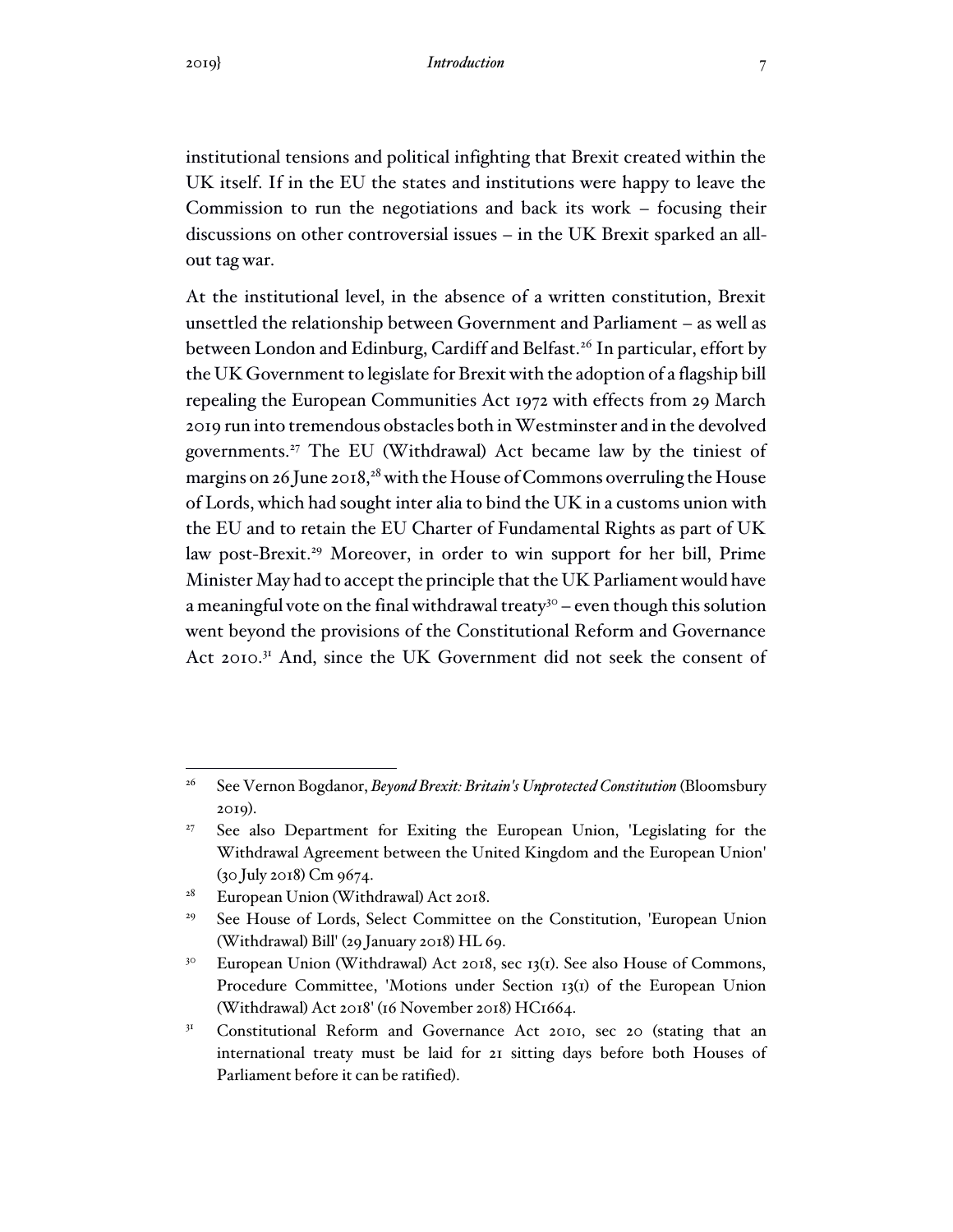devolved legislatures, the Scottish Parliament<sup>32</sup> and the Welsh Assembly<sup>33</sup> adopted Continuity Bills challenging the gist of the EU (Withdrawal) Act 2018. While eventually Wales retracted its position, $34$  and the UK Supreme Court – in its first ever judgment reviewing the federal division of competences between Scotland and the UK – ruled that Holyrood had exceeded its powers,<sup>35</sup> relations between the central administration and the devolved governments on the direction of the Brexit negotiations remained sour despite efforts by the UK Cabinet Office to devise common frameworks.<sup>36</sup>

At the political level, in fact, Brexit fostered an ideological polarization and party fragmentation.<sup>37</sup> Political clashes were particularly virulent within the Conservative Party, with a 'hard Brexit' and a 'soft Brexit' faction opposing each other. Prime Minister Theresa May sought to balance the factions within her cabinet and develop a position which could command a consensus within her party, but she ultimately failed to do so. $38$  In fact, her own position significantly changed over time – expect, perhaps, on the issue of curbing

<sup>&</sup>lt;sup>32</sup> See UK Withdrawal from the European Union (Legal Continuity) (Scotland) Bill 2018.

<sup>33</sup> See Law Derived from the European Union (Wales) Bill 2018.

<sup>34</sup> See Welsh Government, 'Welsh Government agrees deal on Brexit Bill that respects devolution' (24 April 2018).

<sup>35</sup> UK Supreme Court, Judgment of 13 December 2018, *The UK Withdrawal from the European Union (Legal Continuity) Bill – A reference by the Attorney General and the Advocate General for Scotland* [2018] UKSC 64.

<sup>&</sup>lt;sup>36</sup> See Cabinet Office, 'The European Union (Withdrawal) Act and Common Frameworks: 26 June 2018 to 25 September 2018' (13 November 2018). But see also Concordat concerning the implementation of the Gibraltar Protocol to the Withdrawal Agreement and related memoranda of understanding between HM's Government of Great Britain and Northern Ireland and HM's Government of Gibraltar (15 November 2018), codifying the consent of the Government of Gibraltar to the conclusion of the withdrawal agreement by the UK Government.

<sup>37</sup> See Goeffrey Evans & Anand Menon, *Brexit & British Politics* (Polity 2017).

<sup>&</sup>lt;sup>38</sup> See also House of Commons, European Scrutiny Committee, 'The draft EU/UK Withdrawal Agreement' (8 March 2019) HC 1798, paras 10-11 (stating that the handling of the process of negotiations internally 'left the Government vulnerable to internal divisions and therefore capable of undermining its own negotiating position with the EU').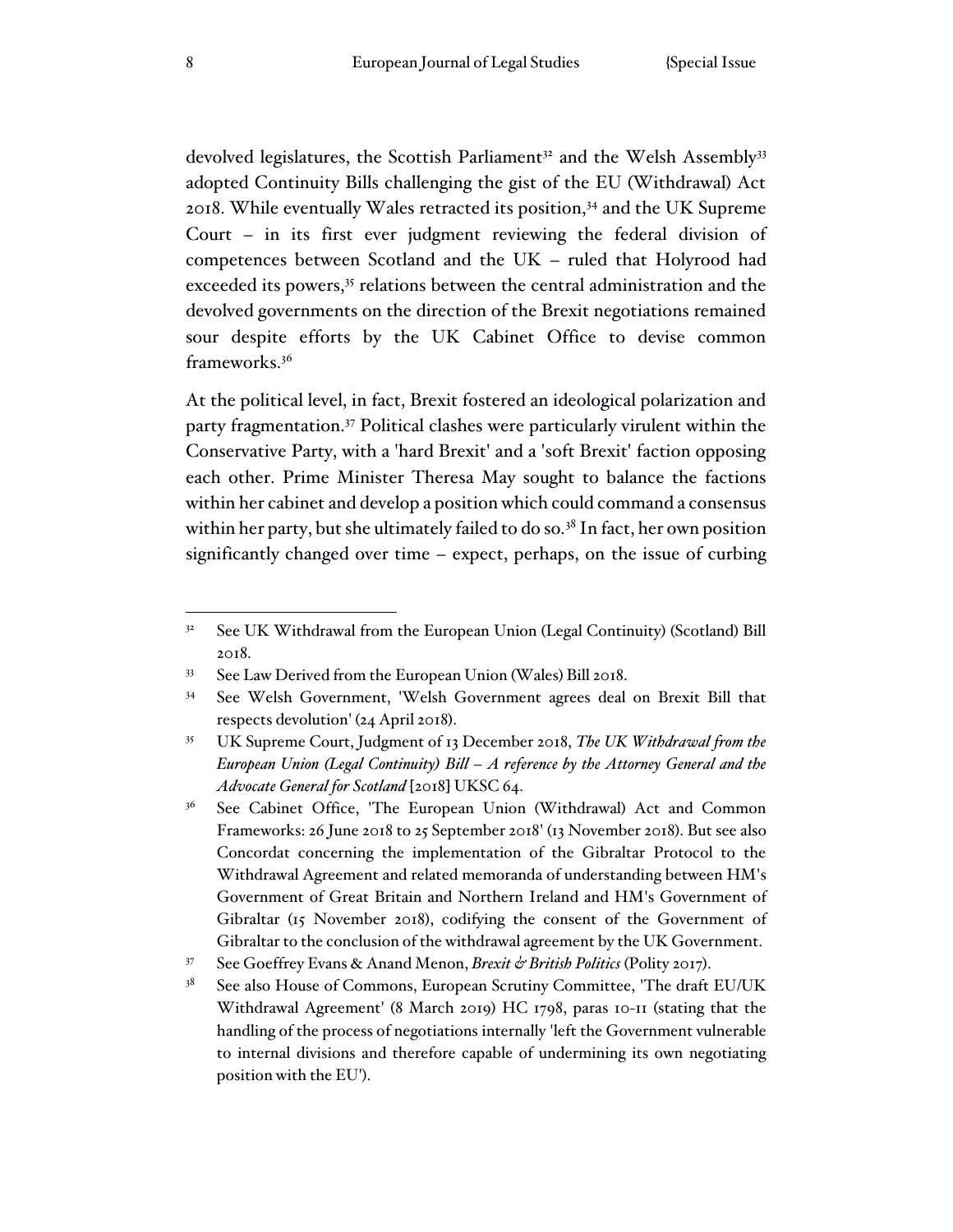migration<sup>39</sup> – under the realization that the negotiating space with the EU was very limited. Hence, while in February 2017 she had boldly claimed that 'a no deal [wa]s better than a bad deal'<sup>40</sup> a year later she conceded that Brexit required trade-offs,<sup>41</sup> and that the UK was willing to compromise in order to maintain close security ties with the EU and continuing access to its market.<sup>42</sup> On 6 July 2018 the Prime Minister advanced at a cabinet meeting in Chequers a plan for future EU-UK trade relations that sought to bind the UK in a free trade zone with the EU, with regulatory alignment for goods and agri-food products and a facilitated customs arrangement.<sup>43</sup> While Prime Minister Theresa May's proposal was rejected by the EU as unworkable,<sup>44</sup> it promptly led to the resignation from the UK Government of pro-Brexit ministers, including the Secretary for Foreign Affairs Boris Johnson and the Secretary of State for Exiting the EU David Davis, who saw this as too compromising toward the EU.

Similar political divisions also characterized the Labour Party, which under the leadership of Jeremy Corbyn, a well-known Eurosceptic, failed to propose an alternative Brexit plan. <sup>45</sup> In fact, notwithstanding a growing popular movement calling for a second referendum, which culminated in a political rally in London in October 2018 where 700.000 people protested to ask for a new people's vote on Brexit, $46$  the priority of the Opposition remained to seek new general elections to topple the May Government.

<sup>39</sup> See HM Government, 'The UK's future skilled-based migration system' (19 December 2018) Cm. 9722.

<sup>&</sup>lt;sup>40</sup> Prime Minister Theresa May, speech, Lancaster House (17 January 2017).

<sup>&</sup>lt;sup>41</sup> Prime Minister Theresa May, speech, Mansion House (2 March 2018).

<sup>&</sup>lt;sup>42</sup> Prime Minister Theresa May, speech, Munich Security Conference (17 February 2018).

<sup>43</sup> See Statement from HM Government, Chequers (6 July 2018). See further HM Government, 'The Future Relationship between the United Kingdom and the European Union', 12 July 2018, Cm 9593.

<sup>44</sup> See EU Chief Negotiator Michel Barnier, statement (20 July 2018) and European Council President Donald Tusk, remarks after the Salzburg informal summit (20 September 2018).

<sup>45</sup> See Leader of the Opposition Jeremy Corbyn, speech (26 February 2018).

<sup>46</sup> BBC, 'People's Vote March: Hundreds of thousands attend London protest', *BBC News* (20 October 2018) <https://www.bbc.com/news/uk-45925542> accessed 27 September 2019.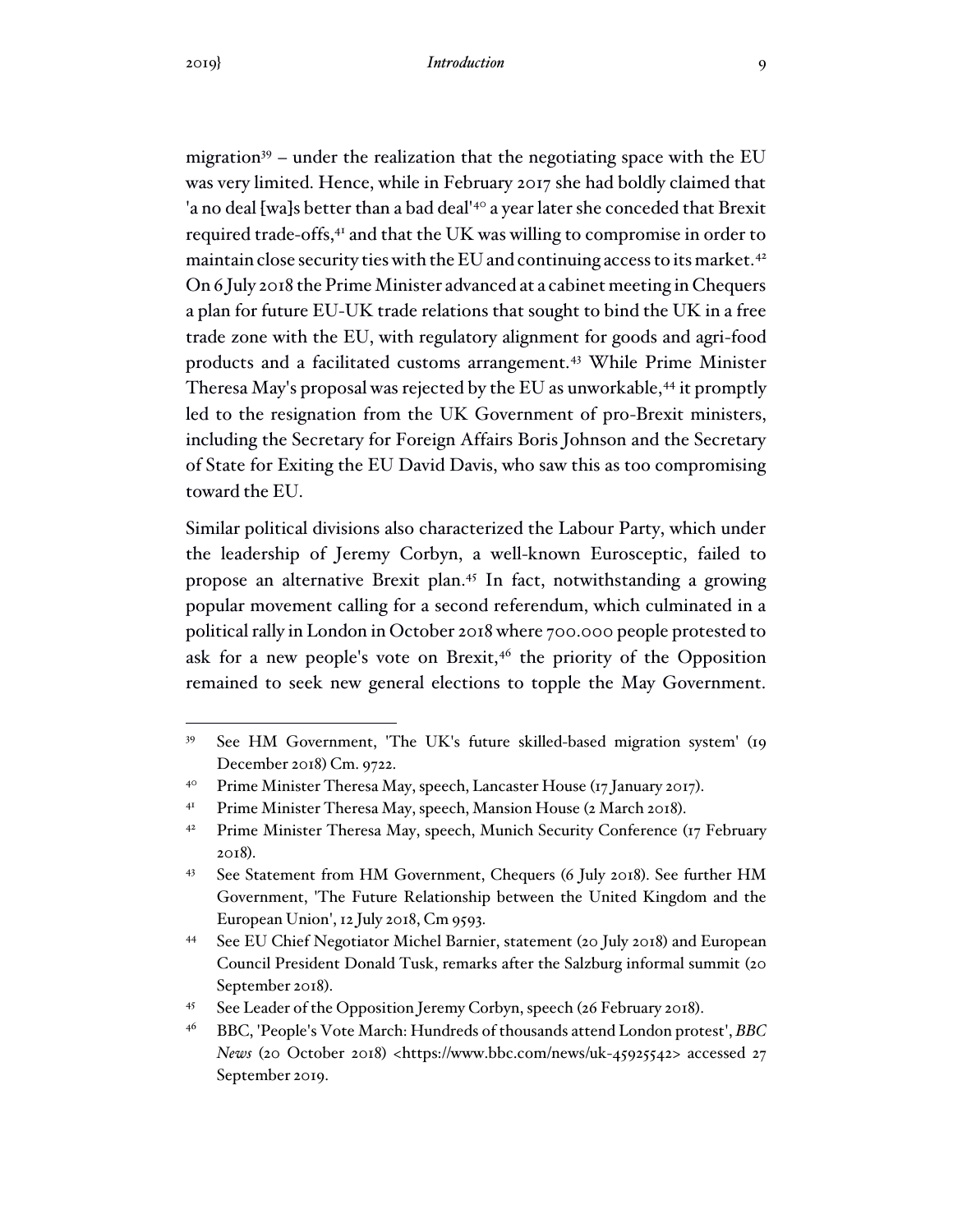When Labour signaled its openness toward a new referendum at its 2018 Party Conference,<sup>47</sup> it had been clear to experts that there would be not enough time to approve the legislation needed for a second popular vote before March 2019. Yet the reality remained that the UK was not ready to leave the EU in March 2019 with no deal. As pointed out by the UK National Audit Office, $48$  the UK was entirely unprepared to manage its borders from day one in a case of a 'no-deal' Brexit, reflecting a material impossibility to pull out of the EU in such a short period of time. On the EU side, instead, preparations for a no deal had steadily advanced, and even intensified during autumn 2018.<sup>49</sup>

## IV. THE DRAFT WITHDRAWAL AGREEMENT AND ITS REJECTION

It is against this background that eventually the UK and the EU managed to walk the last mile and agree on a draft Brexit deal for an orderly UK withdrawal from the EU. On 14 November 2018 the European Commission and the UK Government published a draft withdrawal agreement<sup>50</sup> – a 585page international treaty – which was accompanied by an outline political declaration on the framework of future relations between the UK and the  $EU<sup>51</sup>$  – a much lighter document which was formally endorsed by the 27 heads

<sup>47</sup> Leader of the Opposition Jeremy Corbyn, speech at Labor Party Annual Conference, Brighton (26 September 2018).

<sup>&</sup>lt;sup>48</sup> National Audit Office, 'The UK Border: Preparedness for EU Exit' (24 October 2018) HC 1619. But see also House of Commons, Committee of Public Accounts, 'Defra Progress toward Brexit' (14 November 2014) HC 1514 (reporting unpreparedness of the UK Department of Environment Food and Rural Affairs).

<sup>49</sup> European Commission Communication, 'Preparing for the withdrawal of the United Kingdom from the European Union on 30 March 2019: A Contingency Action Plan' (13 November 2019) COM(2018)880 final; and European Commission Communication, 'Preparing for the withdrawal of the United Kingdom from the European Union on 30 March 2019: Implementing the Commission's Contingency Action Plan' (19 December 2018) COM(2018)890 final.

<sup>&</sup>lt;sup>50</sup> Draft Agreement on the withdrawal of the United Kingdom of Great Britain and Northern Ireland from the European Union and the European Atomic Energy Community, as agreed at negotiators' level on 14 November 2018 (14 November 2018) TF50(2018) 55.

<sup>&</sup>lt;sup>51</sup> Outline of the political declaration setting out the framework for the future relationship between the European Union and the United Kingdom of Great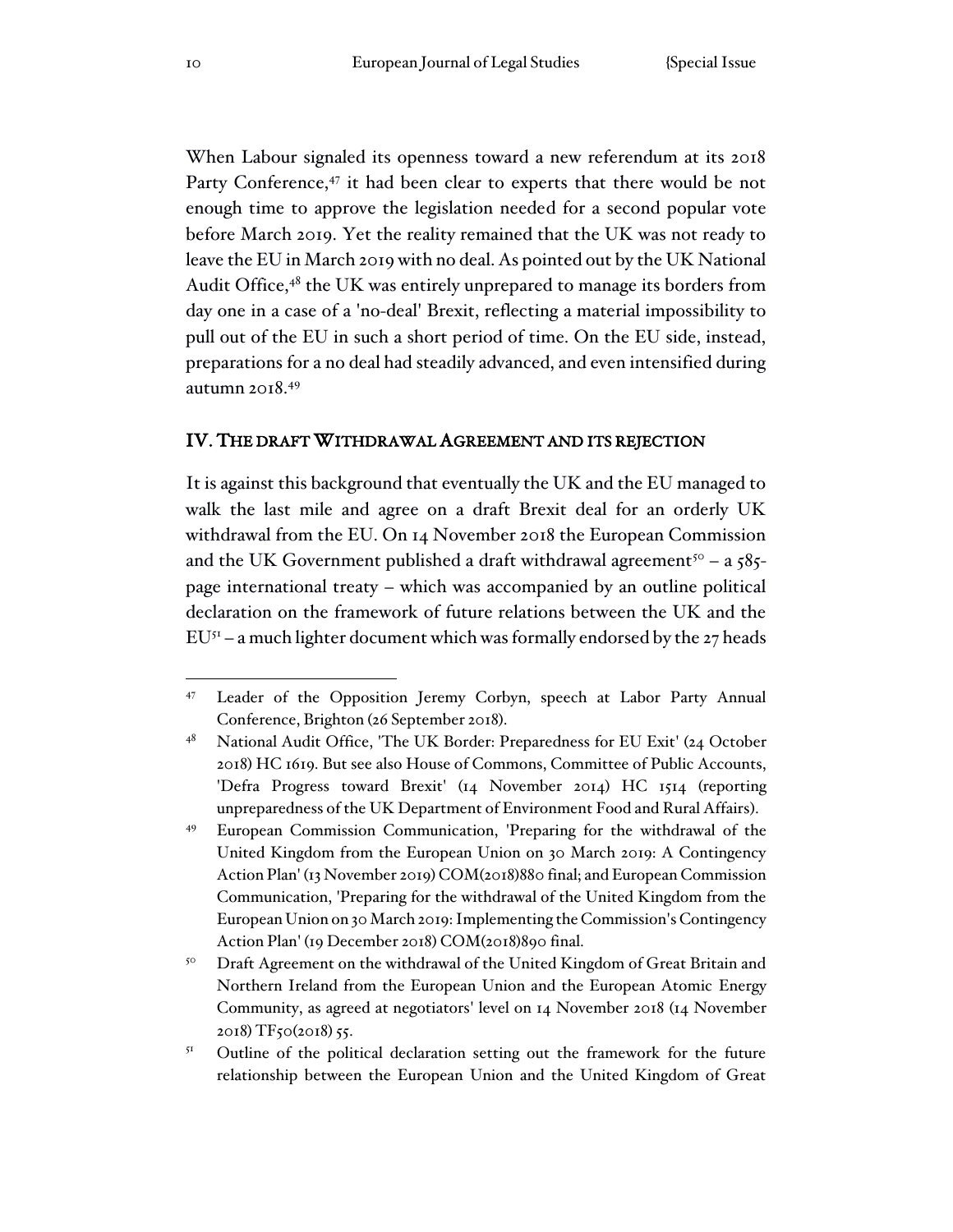of state and government in the European Council on 25 November 2018.<sup>52</sup> The draft withdrawal agreement included detailed provisions to guarantee the continuing protection of EU citizens in the UK; it codified a methodology to calculate the UK's outstanding contributions to the EU budget; and established governance and dispute resolution mechanisms.

Moreover, the draft withdrawal agreement also codified a transition period – going from March 2019 until December 2020, but potentially extendable once until December 2022 – allowing the UK to remain within the EU internal market for an implementation phase. Finally and crucially, the draft withdrawal agreement also included a lengthy Protocol on Ireland/Northern Ireland – known in jargon as the 'backstop' – that would enter into force after the end of the transition period, in case the EU and the UK had not agreed a future trade deal that removed the need for customs control, to avoid the return of a hard border on the island of Ireland. 53

The Brexit deal, however, immediately received strong opposition in the UK Parliament, with the second Secretary of State for Exiting the EU, Dominic Raab, resigning in protest. In particular, the Irish backstop quickly emerged as the main point of contention: by maintaining the UK in a single customs territory with the EU post-Brexit and requiring Northern Ireland to keep regulatory alignment with Ireland and the EU, the backstop rallied opposition within the Tory Party and its junior partner, the Democratic Unionist Party of Northern Ireland, as it deprived the UK of the autonomy to run an independent trade policy,<sup>54</sup> and put Northern Ireland in a different regulatory regime than Great Britain.<sup>55</sup> The EU sought to allay these concerns

Britain and Northern Ireland, as agreed at negotiators' level on 14 November 2018 (14 November 2018) TF50(2018) 56.

<sup>52</sup> European Council Conclusions, 25 November 2018, EUCO XT 20015/18.

<sup>53</sup> See also European Commission Fact Sheet, 'Brexit Negotiations: What is in the Withdrawal Agreement' (14 November 2018); and House of Lords, European Union Committee, 'Brexit: the Withdrawal Agreement and Political Declaration' (5 December 2018) HL 245.

<sup>54</sup> Department for International Trade, 'Preparing for our future UK trade policy' (9 October 2017) Cm 9470.

<sup>&</sup>lt;sup>55</sup> See UK Attorney General Goeffrey Cox, Letter to Prime Minister Theresa May, Legal Effect of the Protocol on Ireland/Northern Ireland (13 November 2018). But see HM Government, 'UK Government commitments to Northern Ireland and its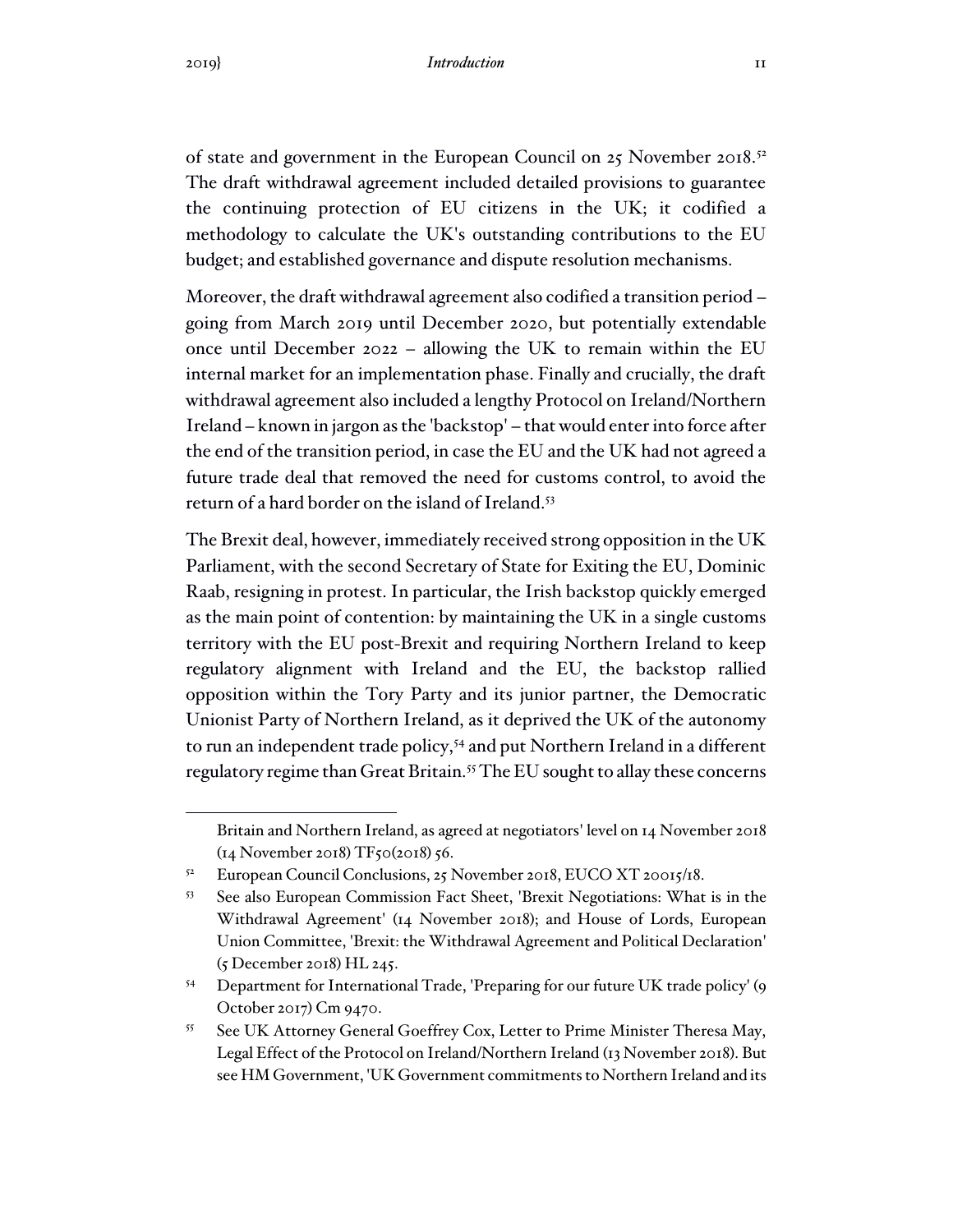by clarifying that it regarded the backstop as a simple insurance policy, never intended to enter into operation.<sup>56</sup> Yet this did not change the legal reality that the UK would not have a unilateral right to exit the backstop.<sup>57</sup> At the same time, an Opinion of the Advocate General of the ECJ delivered on 4 December 2018<sup>58</sup> – and affirmed by the full court on 10 December 2018<sup>59</sup> – confirmed that the UK always had the option to unilaterally revoke in good faith its intention to withdraw from the EU under Article 50 TEU, effectively reducing the incentive to support the withdrawal agreement among those Members of Parliament (MPs) who were against Brexit and favorable to organize a new people's vote.

On 9 December 2018, therefore, UK Prime Minister Theresa May decided to postpone a vote in Westminster on the withdrawal agreement, which she was due to lose. This prompted a party leadership challenge within the Conservative Party, which she won.<sup>60</sup> But the inevitable happened on  $15$ January 2019, when the House of Commons resoundingly rejected the deal negotiated by the UK Government with the EU by a vote of 432 to 202 – a historic margin of 230 against.<sup>61</sup> The day after the single greatest loss in Parliament by the UK Government in a century, Theresa May was subject to a parliamentary vote of no-confidence tabled by the Opposition, which,

integral place in the United Kingdom' (9 January 2019) 4 (outlining the UK Government commitment to secure 'no divergence in practice between the rules in Great Britain and [Northern Ireland]').

 $56$  See European Council Conclusions (13 December 2018) EUCO XT 20022/18; and European Council President Donald Tusk and European Commission President Jean-Claude Juncker, Joint Letter to Prime Minister Theresa May (14 January 2019).

<sup>57</sup> See HM Government, 'EU Exit: Legal Position on the Withdrawal Agreement' (4 December 2018) Cm 9747.

<sup>58</sup> Case C-621/18 *Wightman* [2018], Opinion of AG Campos Sanchez-Bordona, ECLI:EU:C:2018:978.

<sup>59</sup> Case C-621/18 *Wightman* [2018], ECLI:EU:C:2018:999.

<sup>&</sup>lt;sup>60</sup> BBC, 'Brexit: Prime Minister Theresa May wins vote after leadership challenge', *BBC News* (13 December 2018) <https://www.bbc.co.uk/newsround/46536473> accessed 27 September 2019.

 $61$  See House of Commons, Exiting the European Union Committee, 'Response to the Vote on the Withdrawal Agreement and Political Declaration: Options for Parliament' (16 January 2019) HC 1902.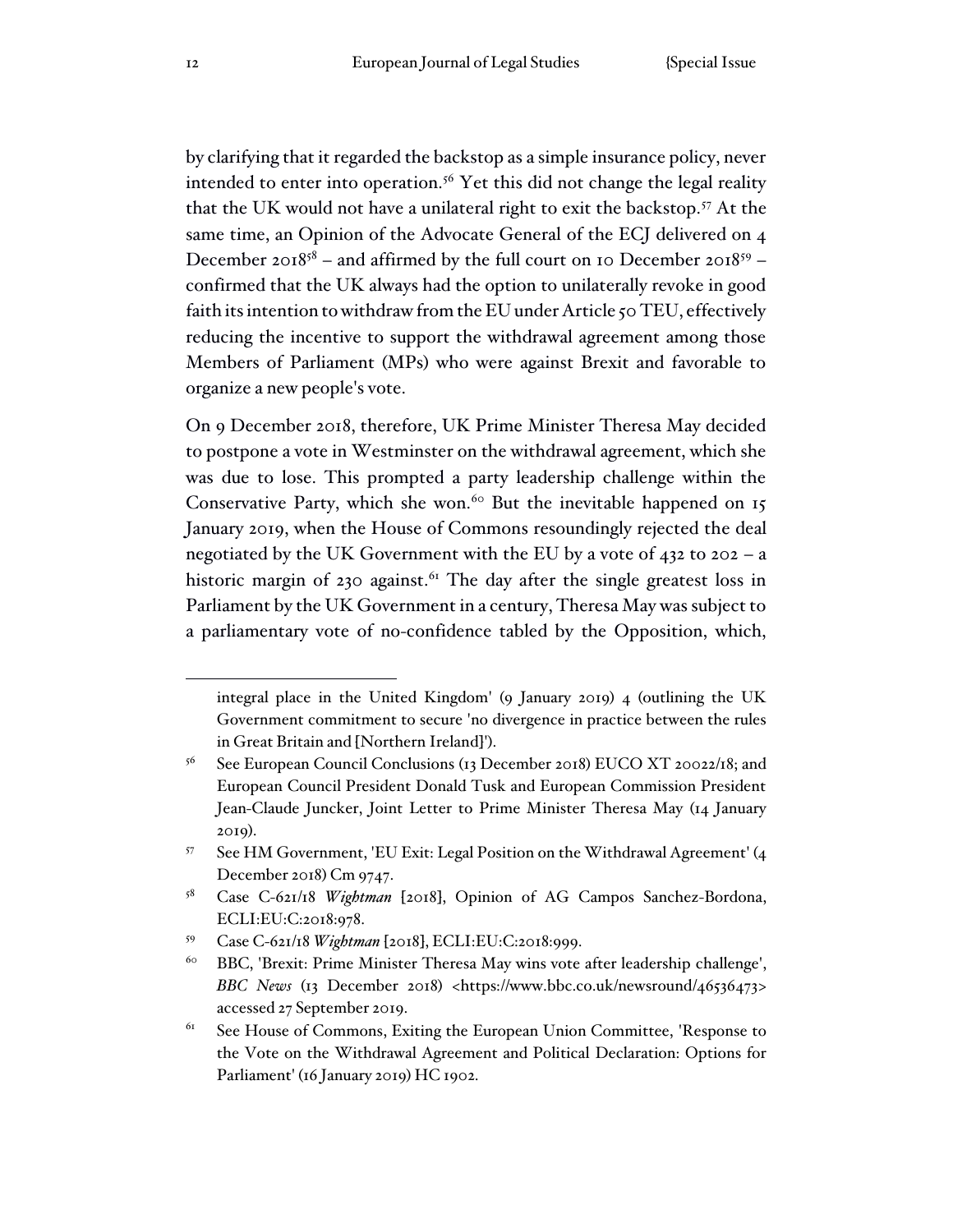however, she survived. This opened a phase of uncertainty, with the UK Government seeking to devise a plan B going forward.<sup>62</sup> On 29 January 2019, the UK Parliament approved a motion requesting that the UK Government renegotiate the withdrawal agreement – specifically seeking alternative arrangements to replace the Irish backstop $63$  – but simultaneously rejected a proposal to rule out a hard Brexit by postponing withdrawal absent a deal.

In the subsequent weeks, Prime Minister Theresa May and her new Secretary of State for Exiting the EU Stephen Barclays, the third to take up the job, engaged in new negotiations with the EU which in the meanwhile had proceeded in authorizing the ratification of the withdrawal deal.<sup>64</sup> On 11 March 2019, the two parties agreed on complementing the agreement with an Instrument relating to the withdrawal of the UK from the EU.<sup>65</sup> This was a legally binding interpretative declaration which clarified the meaning of the withdrawal treaty, in particular confirming the commitment of the EU and the UK to enter in good faith into future trade negotiations at the earliest, so as to prevent the need to ever apply the backstop foreseen in the Northern Ireland Protocol. In addition, they published a Joint Statement supplementing the Political Declaration, $66$  a non-legally binding add-on to the outline of the future EU-UK relations. Moreover, the UK Government also advanced a unilateral declaration, where it clarified its interpretation of the withdrawal agreement, stressing its readiness to pull out of the backstop if the EU failed in bad faith to negotiate on alternative solutions after the end

 $62$  See House of Commons, Exiting the European Union Committee, 'Response to the Vote on the Withdrawal Agreement and Political Declaration: Assessing the Options' (28 January 2019) HC 1908.

<sup>&</sup>lt;sup>63</sup> See further, House of Commons, Northern Ireland Affairs Committee, 'The Northern Ireland Backstop and the Border' (9 March 2019) HC 1850.

<sup>&</sup>lt;sup>64</sup> See Council Decision (EU) 2019/274 of 11 January 2019 on the signing, on behalf of the European Union and of the European Atomic Energy Community, of the Agreement on the Withdrawal of the United Kingdom from the European Union, OJ 2019 L 471/1.

 $65$  Instrument relating to the agreement on the withdrawal of the United Kingdom of Great Britain and Northern Ireland from the European Union and the European Atomic Energy Community (11 March 2019) TF50(2019) 61.

<sup>&</sup>lt;sup>66</sup> Joint Statement supplementing the Political Declaration setting out the framework for future relationship between the European Union and the United Kingdom of Great Britain and Northern Ireland (11 March 2019) TF50(2019) 62.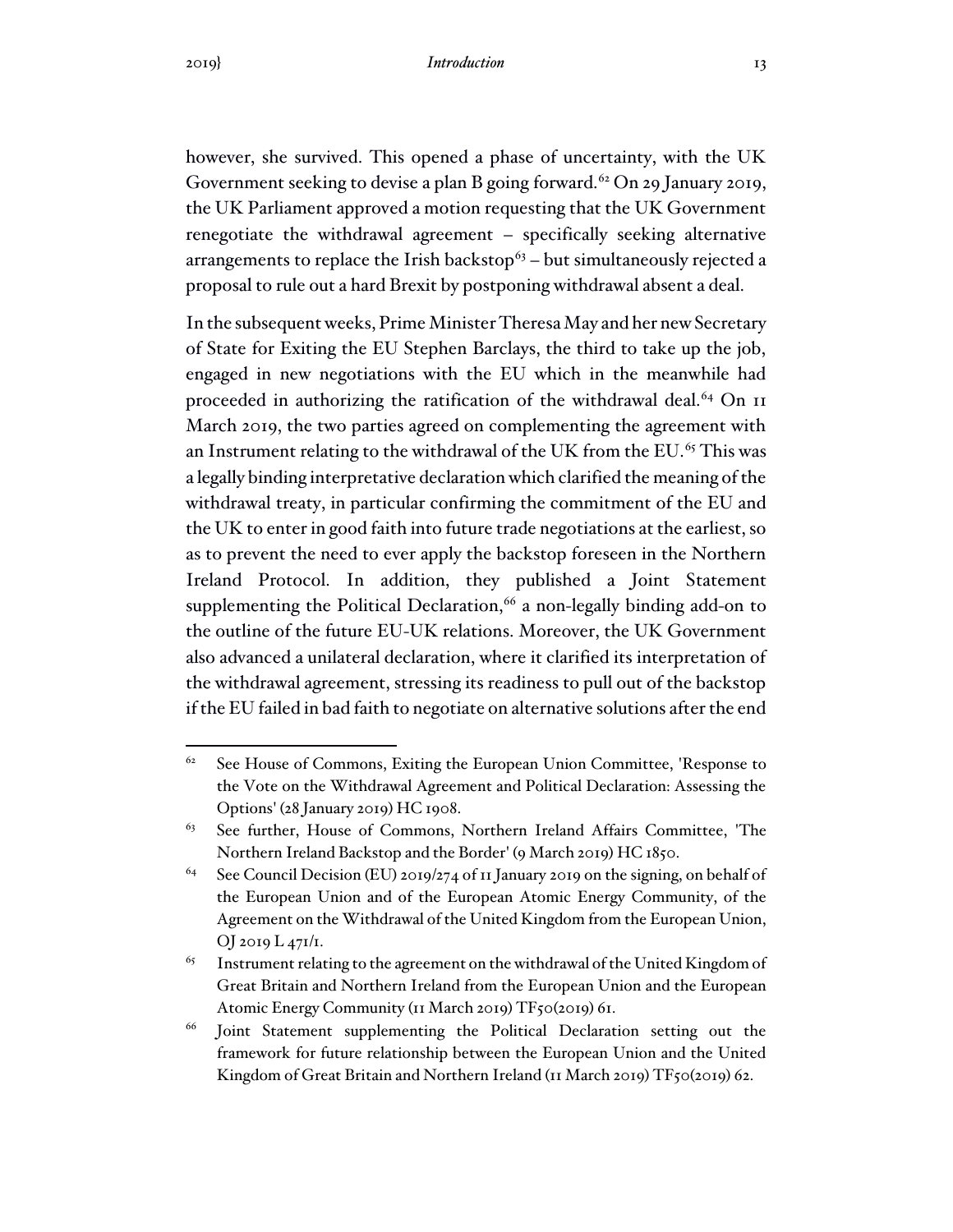of the transition period.<sup>67</sup> The following day, on 12 March 2019, Theresa May brought the deal as renegotiated back to the House of Commons. Nevertheless – partially worried by the legal opinion of UK Attorney General Geoffrey Cox, who confirmed that as a legal matter the UK continued to face the risk of remaining bound to the backstop indefinitely, given the impossibility of a unilateral exit<sup>68</sup> – the UK Parliament again roundly rejected the deal: 391 to 241, a loss of 149 votes.<sup>69</sup>

## V. THE EXTENSION

This precipitated a theatrical showdown in the UK Parliament. In fact, as promised by the Prime Minister, following the new rejection of the deal, Westminster was immediately called to vote on new resolutions: on 13 March 2019 on whether to endorse a no-deal withdrawal, which it rejected, and on 14 March 2019 on whether to seek an extension of Article 50 TEU, which it approved. With the exit date of 29 March 2019 looming, and facing a situation of significant lack of preparation for a hard Brexit,<sup>70</sup> on 20 March 2019 therefore the UK Prime Minister, in a letter to the President of the European Council, formally requested an extension of UK membership in the EU under Article 50(3) TEU until 30 June 2019.<sup>71</sup> However, considering the legal and political difficulties that an extension going beyond the date of

 $67$  Declaration by Her Majesty's Government of the United Kingdom of Great Britain and Northern Ireland concerning the Northern Ireland Protocol (11 March 2019).

<sup>68</sup> UK Attorney General Goeffrey Cox, Letter to Prime Minister Theresa May, Legal Opinion on Joint Instrument and Unilateral Declaration concerning the Withdrawal Agreement (12 March 2019).

<sup>&</sup>lt;sup>69</sup> See House of Commons Exiting the European Union Committee, 'Response to the 12 March Vote on the Withdrawal Agreement and Political Declaration' (13 March 2019) HC 2073.

<sup>70</sup> See National Audit Office, 'Contingency Preparations for Exiting the EU with No Deal' (12 March 2019) HC 2058; House of Commons Committee of Public Accounts, 'Brexit and the UK Border' (12 March 2019) HC 1942, p. 3 (stating that government 'departments have continued to struggle to prepare should the UK leave the EU without a deal' and reporting embarrassing cases of mismanagement of contingency preparations).

<sup>71</sup> See Prime Minister Theresa May, Letter to European Council President Donald Tusk (20 March 2019).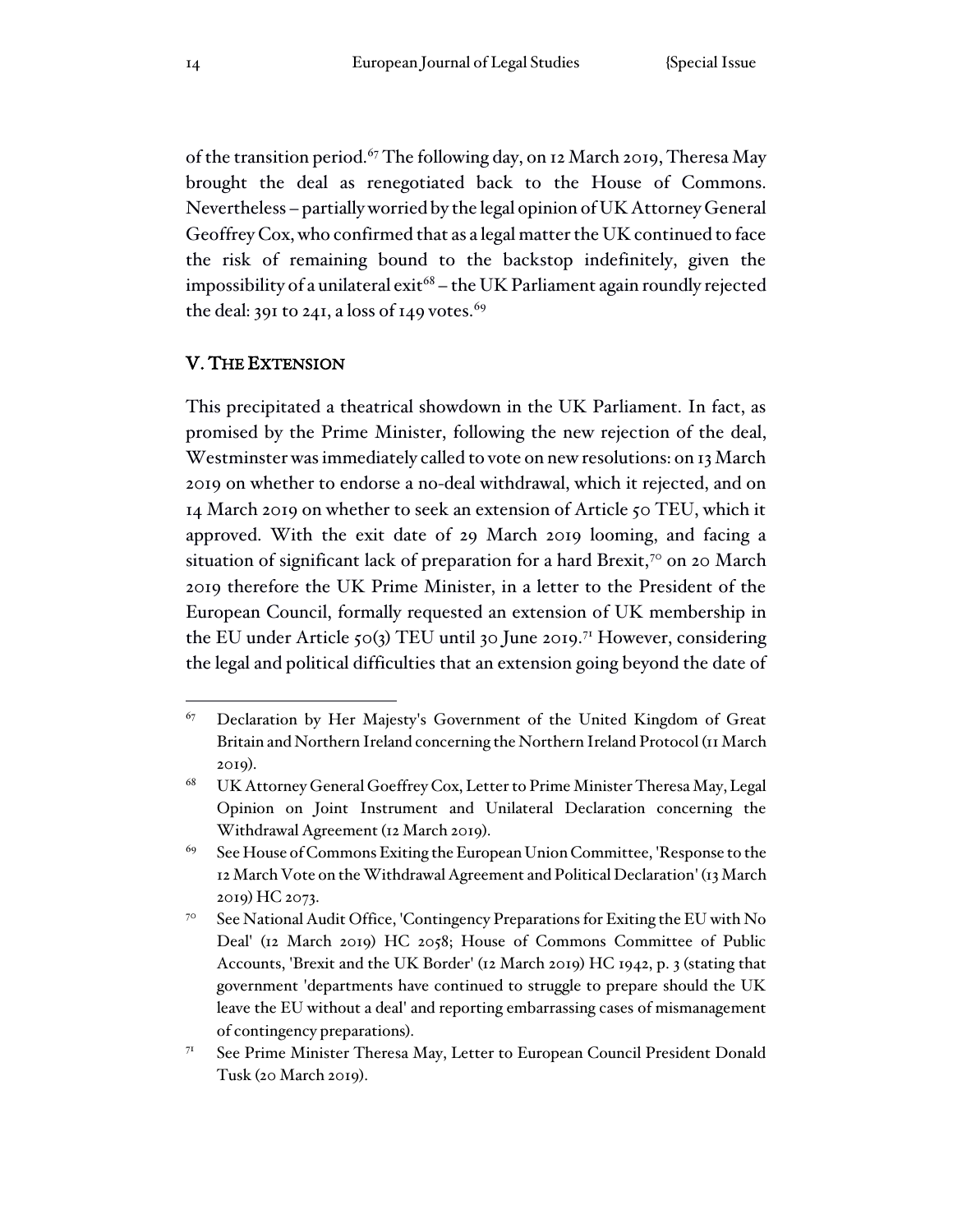the approaching EP elections of 23-26 May 2019 would pose for the EU,<sup>72</sup> on 21 March 2019 the European Council responded to the UK request by agreeing

to an extension until 22 May 2019, provided the Withdrawal Agreement is approved by the House of Commons next week. If the Withdrawal Agreement is not approved by the House of Commons next week, the European Council agrees to an extension until 12 April 2019 [the latest date by which the UK had to start domestic procedures to run EP elections in May] and expects the United Kingdom to indicate a way forward before this date for consideration by the European Council.<sup>73</sup>

While the European Council decision<sup>74</sup> kicked back the ball into the UK court, on 25 March MPs decided to grab control of parliamentary procedures – a prerogative traditionally belonging to the government in the British system<sup>75</sup> – and organized a round of indicative voting to see whether any options commanded a majority in the House of Commons. On 28 March, however, sequential votes by MPs on eight alternative solutions to the Brexit impasse, showed no majority for any option.<sup>76</sup> Despite resistance by the Speaker of the House John Bercow, who had invoked a 1604 precedent to prevent a new vote on a motion which was substantially the same to one already considered by Parliament, $\tau$  the UK Government brought back the deal for a third time in the House of Commons – this time asking MPs to vote only on the withdrawal agreement, without the political declaration. Yet,

<sup>72</sup> See European Commission President Jean-Claude Juncker, Letter to European Council President Donald Tusk (11 March 2019) (stating that the UK exit 'should be complete before the [EP] elections that will take place between 23-26 May [2019]. If the United Kingdom has not left the European Union by then, it will be legally required to hold these elections, in line with the rights and obligations of all Member States as set out in the Treaties').

<sup>73</sup> European Council Conclusions (21 March 2019) EUCO XT 20004/19, para 3.

<sup>74</sup> European Council Decision (EU) 2019/476 taken in agreement with the United Kingdom of 22 March 2019 extending the period under Article 50(3)TEU, OJ L 80  $I/I$ .

<sup>75</sup> See Adam Tomkins, 'The Struggle to Delimit Executive Power in Britain' in Paul Craig & Adam Tomkin (eds) *The Executive and Public Law* (OUP 2006) 16.

<sup>76</sup> BBC, 'No Majority for Any Option after MPs' Votes', *BBC News* (28 March 2019) <https://www.bbc.com/news/uk-politics-47728333> accessed 27 September 2019.

<sup>77</sup> House of Commons Hansard, Speaker's Statement (18 March 2019).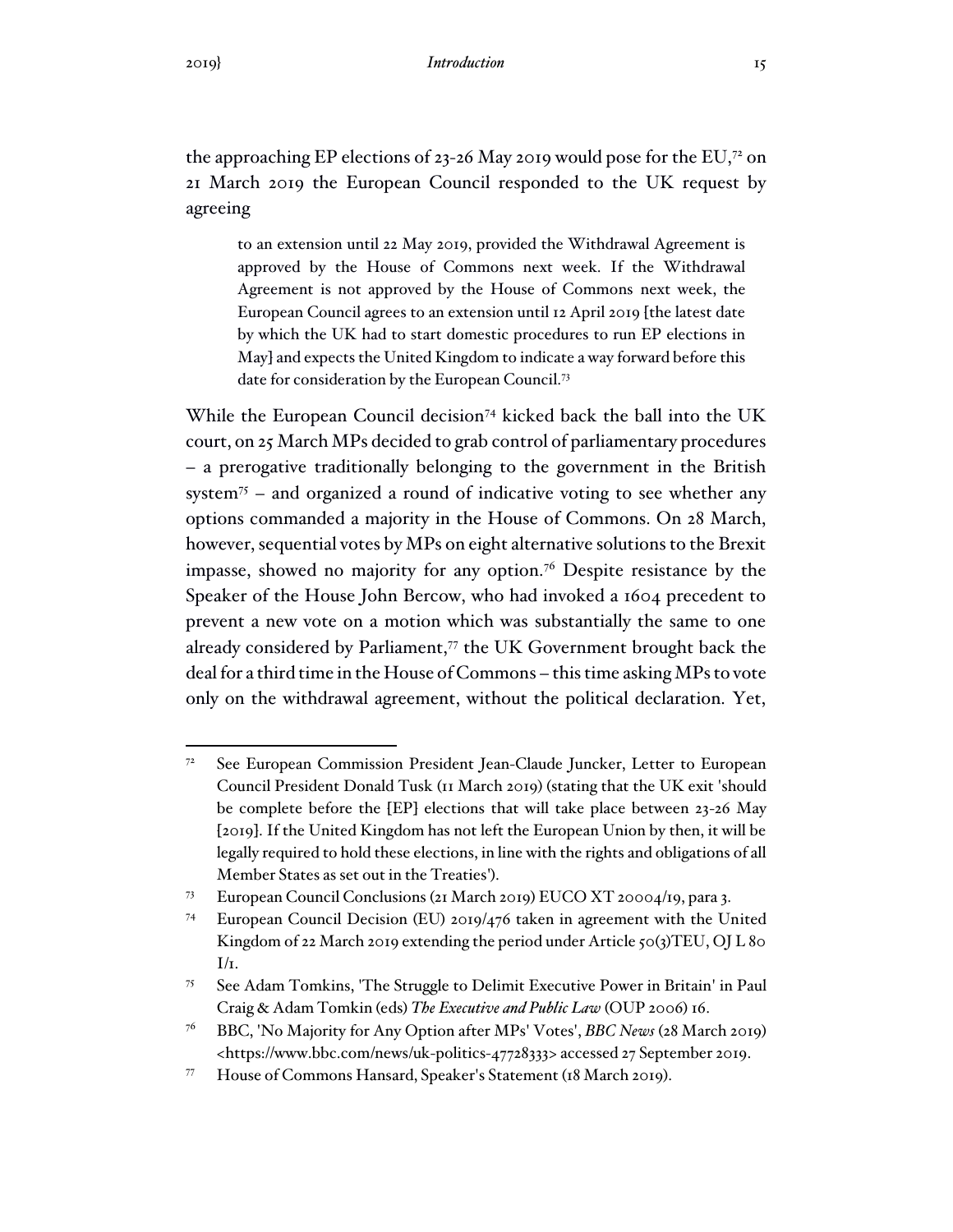despite promises by the Prime Minister to her fellow Conservative MPs that she would step down if her deal was approved, on 29 March 2019 – the day when the UK was originally expected to leave the EU – Westminster once more rejected the agreement: by 58 votes. With the default exit day now postponed to 12 April,<sup>78</sup> and with Parliament unable to compromise on any other exit alternative,<sup>79</sup> on 2 April 2019 Prime Minister May belatedly decided to cross the aisle and work with the Opposition, seeking 'national unity to deliver the national interest.<sup>'80</sup>

While constructive talks between the Majority and the Opposition took off, ten days before the new exit date approaching Parliament passed in record time legislation to avert a hard Brexit. $81$  As a result, Prime Minister Theresa May on 5 April 2019 submitted to the European Council a further request to extend UK membership of the EU, once more seeking a postponement of exit day to 30 June 2019.<sup>82</sup> In a special European Council meeting of 10 April 2019, the European Council accepted the UK request, but set a different, flexible extension. $83$  The European Council agreed to an extension to be 'as long as necessary and, in any event, no longer than 31 October 2019<sup>'84</sup> – the date when the new Commission would take office. However, it decided that

<sup>&</sup>lt;sup>78</sup> See European Union (Withdrawal) Act 2018 (Exit Day) (Amendment) Regulations 2019.

<sup>79</sup> BBC, 'Brexit votes: MPs fail to back proposals again', *BBC News* (1 April 2019) <https://www.bbc.com/news/uk-politics-47781009> accessed 27 September 2019.

<sup>80</sup> Prime Minister Theresa May, Statement (2 April 2019).

<sup>81</sup> See European Union (Withdrawal) Act 2019.

<sup>&</sup>lt;sup>82</sup> See Prime Minister Theresa May, Letter to European Council President Donald Tusk  $(5$  April 2019).

 $83$  In the meanwhile, a number of EU member states had adopted domestic legislation to prepare for a 'hard Brexit'. See e.g. Loi n° 2019-30 du 19 janvier 2019 habilitant le Gouvernement à prendre par ordonnances les mesures de préparation au Retrait du Royame Unie de l'Union européenne (Fr.); Real decreto-ley 5/2019, de 1 marzo, por el que se adoptan medidas de contingencia ante la retirada del Reino Unido de Gran Bretana e Irlanda del Norte de la Union Europea sin que se haya alcanzado el acuerdo previsto en el articulo 50 del Tratado de la Union Europea (Sp.); Withdrawal of the United Kingdom from the European Union (Consequential Provisions) Act 2019 (Ir.).

<sup>84</sup> European Council Conclusions 10 April 2019, EUCO XT 20015/19 para 2.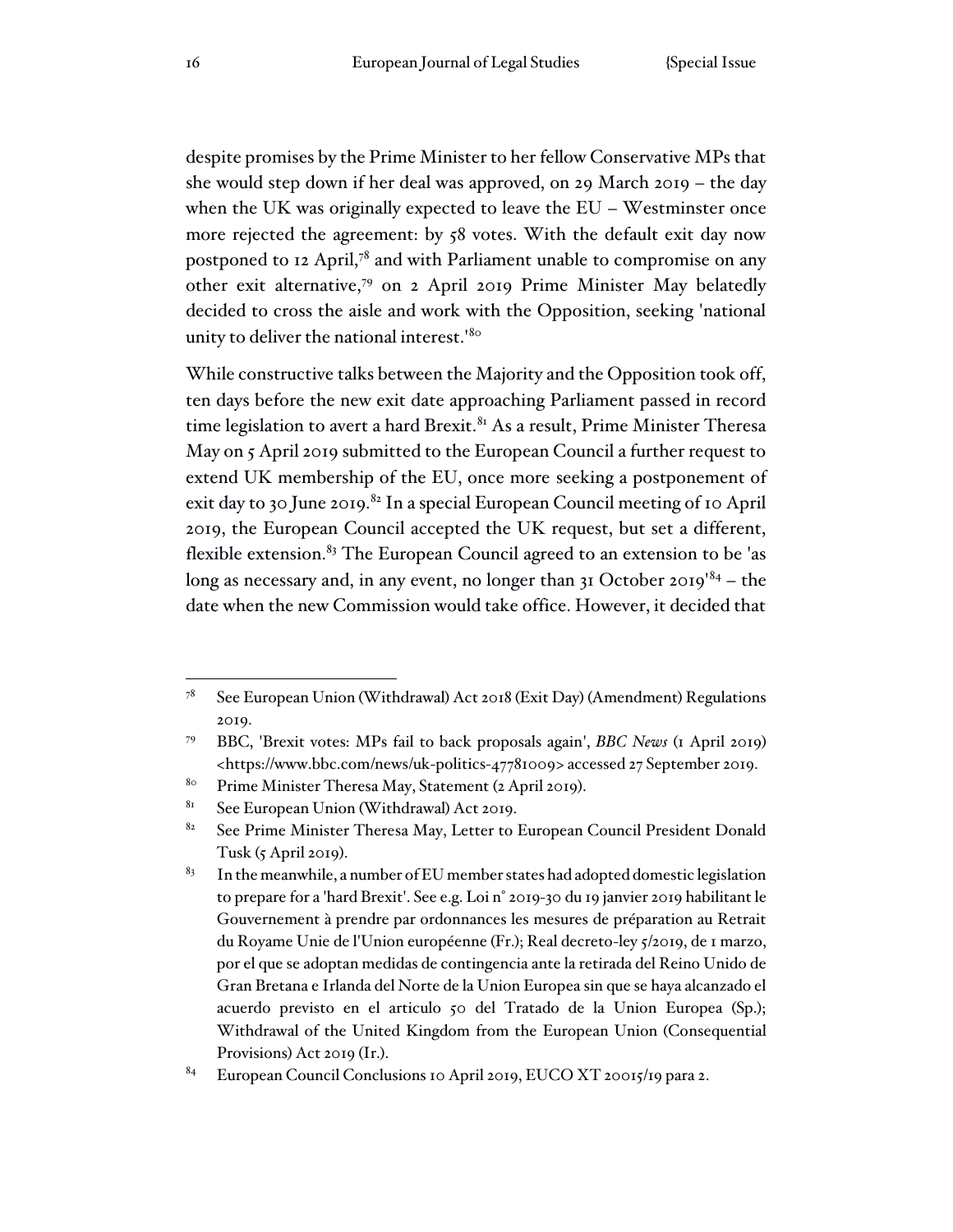'if the Withdrawal Agreement is ratified [...] before this date, the withdrawal will take place' earlier. $85$  Moreover, it clarified that:

This decision shall cease to apply on 31 May 2019 in the event that the United Kingdom has not held elections to the European Parliament in accordance with applicable Union law and has not ratified the Withdrawal Agreement by 22 May 2019. $86$ 

Finally, addressing concerns that the UK may become a disrupter within the EU, the European Council underlined that 'the extension cannot be allowed to undermine the regular functioning of the Union and its institutions.<sup>187</sup> While calling on the UK to act in a constructive and responsible manner throughout the extension in accordance with the duty of sincere cooperation,"<sup>88</sup> the European Council also pointed out that where appropriate, the other 27 EU Member States 'will continue to meet separately at all levels to discuss matters related to the [EU] situation after the withdrawal of the United Kingdom.'<sup>89</sup>

# IV. THE EUROPEAN PARLIAMENT ELECTIONS AND THE END OF THE MAY GOVERNMENT

Despite six weeks of good faith negotiations between the sherpas of the Labour and the Conservative parties, on 17 May 2019 the Leader of the Opposition Jeremy Corbyn informed the Prime Minister that talks had gone as far as they could.<sup>90</sup> Crucially, disagreement remained between the two parties among others on the policy goal to pursue a future permanent UK membership of the EU customs union, which was supported by Labour but rejected by the Conservatives.<sup>91</sup> On 21 May 2019 Prime Minister May made a

 $85$  Ibid.

<sup>86</sup> See European Council Decision (EU) 2019/584 taken in agreement with the United Kingdom of 11 April 2019 extending the period under Article 50(3) TEU, OJ L 101/1, Art 2.

<sup>87</sup> European Council Conclusions, 10 April 2019, EUCO XT 20015/19 para 3.

<sup>88</sup> Ibid para 7.

<sup>89</sup> Ibid para 8.

<sup>&</sup>lt;sup>90</sup> See Leader of the Opposition Jeremy Corbyn, Letter to Prime Minister Theresa May (17 May 2019).

<sup>&</sup>lt;sup>91</sup> See also House of Lords, European Union Committee, 'Brexit: the customs challenge' (20 September 2018) HL 187.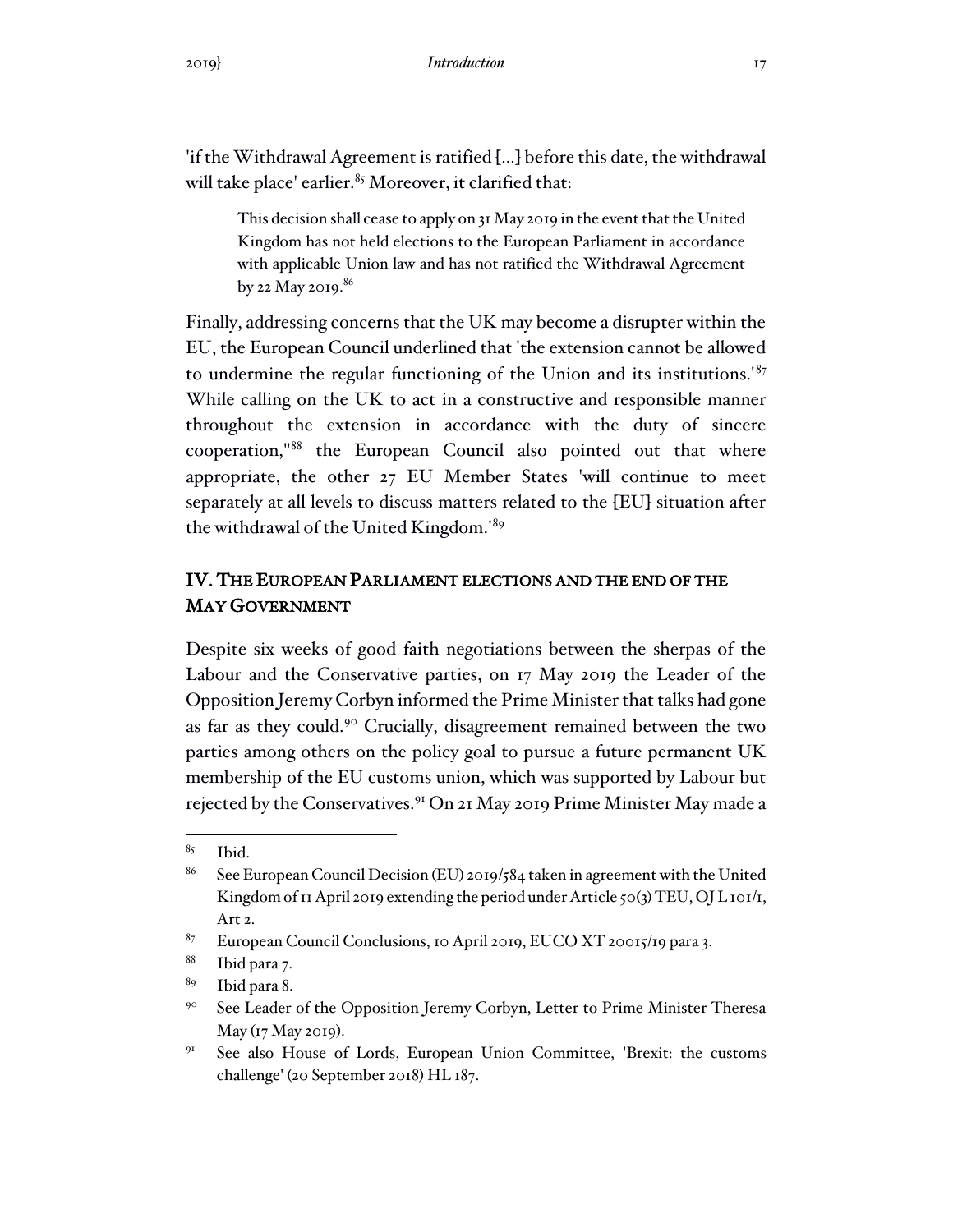last ditch effort to convince Westminster to approve the Brexit deal, putting forward a revised UK withdrawal bill,<sup>92</sup> but the effort received a strong pushback from within the Conservative Party itself. Therefore, on 23 May 2019 citizens in the UK were called to the polls to elect members of the EP.<sup>93</sup> The fact that the UK had to host elections for the  $EP$  – exactly 35 months after voting to leave the EU – was a demonstration of the failure of the Brexit process. But the EP elections results also turned into a political earthquake, as UK citizens skillfully used the polls to express their discontent for the way in which Brexit was being managed.

The EP elections' result confirmed a major restructuring of the British party system.<sup>94</sup> With both Labour and the Conservatives uncertain as to whether they would even run an electoral campaign, the triumph at the ballot box was for the newly-founded, single-issue Brexit Party of Nigel Farage: running on a simple Leave platform, the Brexit Party topped the national competition drawing almost 32 per cent of the national vote, and securing for itself 29 out of 73 UK seats in the EP. However, the EP elections also showed an excellent performance for parties which explicitly embraced a Remain position, in particular the Liberal Democrats (Lib-Dems), the Greens, as well as the Scottish National Party (SNP) and Plaid Cymru: with 16, 7, 4 and 1 EP seats each, all these forces improved their performance compared to the 2014 EP elections. Instead, the vote was a bloodbath for Labour – and particularly for the Tories. While Labour payed for its indecisive position on Europe, drawing just 14 per cent of the vote, slicing by half its contingent at the EP (from 20 to 10 EP seats) and ending up in third position in the ranking, the Conservative Party ended up in fifth place, with a meager 9 per cent of the national votes, and 4 EP seats (15 seat less than in 2014).

On 24 May 2019, therefore, in an emotional speech Prime Minister Theresa May tendered her resignation as premier and leader of the Conservative Party, acknowledging her failures to deliver Brexit.<sup>95</sup> Her resignation opened a succession process, which started on 7 June 2019 and concluded on 22 July

<sup>&</sup>lt;sup>92</sup> Prime Minister Theresa May, Speech (21 May 2019).

<sup>93</sup> See European Parliamentary Elections (Appointed Day of Poll) Order 2019.

<sup>94</sup> 2019 European elections results, available at <https://election-results.eu/> accessed 27 September 2019.

<sup>95</sup> See Prime Minister Theresa May, Statement (24 May 2019).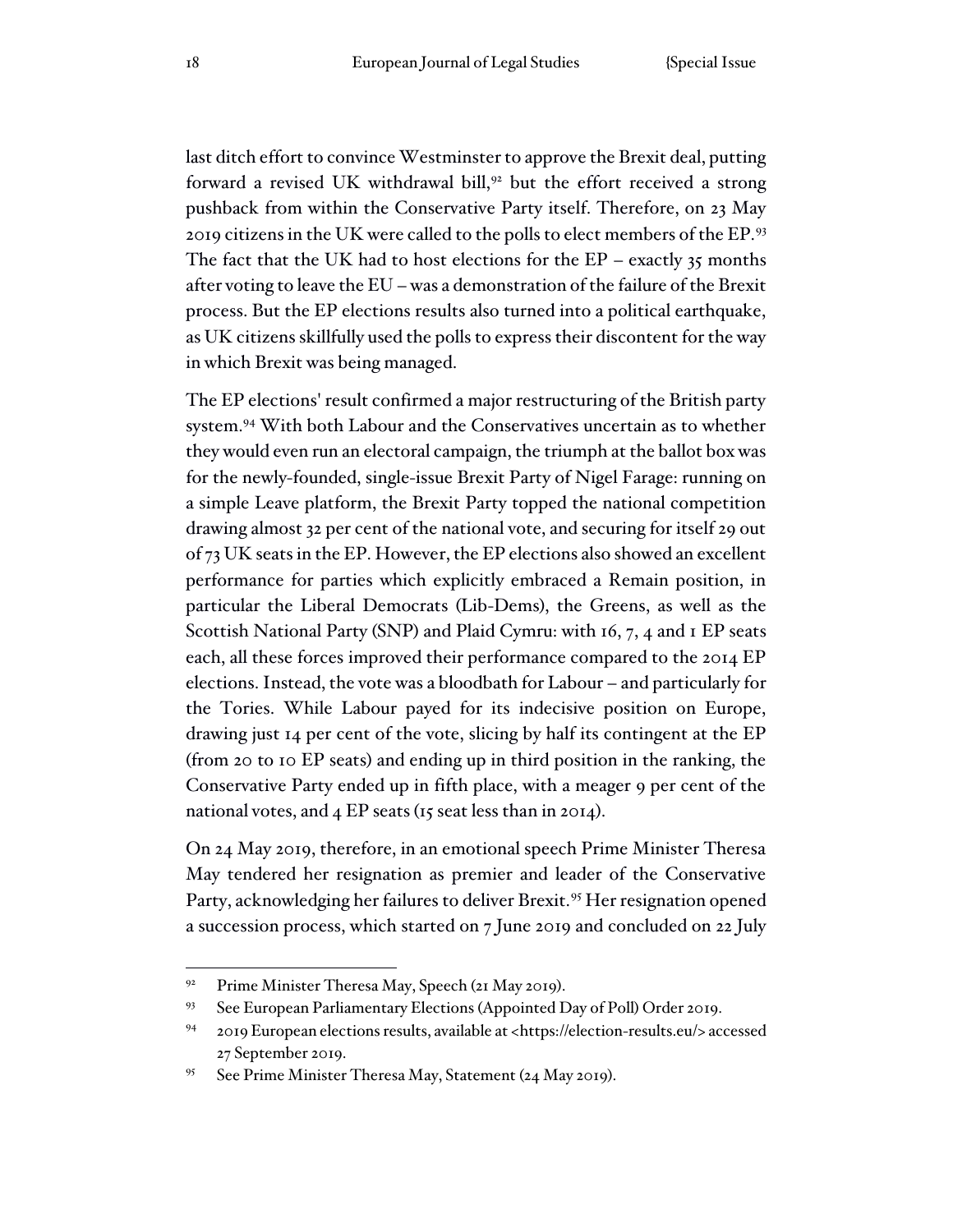2019 with the appointment as Prime Minister of Boris Johnson, a strong supporter of Brexit, who was chosen also for his ability to ward off an electoral threat coming from the Brexit Party on the right.<sup>96</sup> Yet, this development – with the prospect of a no deal withdrawal from the EU by default on 31 October 2019 – also reignited secessionist calls within the UK, with Scottish First Minister Nicola Sturgeon advancing legislation on 27 May 2019 to organize a new independence referendum in Scotland.<sup>97</sup> Moreover, it shed dark clouds on the relations between the Government and Parliament, as the latter remained fundamentally hostile to the idea of a 'hard Brexit'.<sup>98</sup> Three years after the Brexit referendum, therefore, the UK remained highly divided on the matter In fact, while the EU, which just started a new institutional cycle, indicated its openness to a further Brexit extension,<sup>99</sup> the ongoing UK constitutional crisis following the attempt by the Prime Minister to prorogue the UK Parliament<sup>100</sup> suggest that rough waters lie ahead in the process of UK withdrawal from the EU.

#### VII. THE STRUCTURE OF THIS SPECIAL ISSUE

The summary of the chronological events that unfolded in the two-year withdrawal negotiations suggest that Brexit is a process, rather than a moment; perhaps a mirage or a nightmare, but so far not a game with a clearcut end. In fact, alternative scenarios remain possible – and only the future will tell where the UK will be landing in its effort to leave the EU. For that, new analyses will be necessary. For now, however, it is important to assess

<sup>96</sup> See <https://www.conservatives.com/> accessed 27 September 2019.

<sup>97</sup> Referendum (Scotland) Bill.

<sup>98</sup> See House of Commons Speaker John Bercow, speech at 'Festival dell'Economia', Trento (1 June 2019) (indicating that it would be unthinkable for Parliament to be evacuated from the center-stage in deciding about Brexit).

<sup>99</sup> See also European Commission President-elect Ursula von der Leyen, speech at the European Parliament, Strasbourg (16 July 2019) (indicating that the Commission is willing to further extend UK membership of the EU in October but that the withdrawal agreement cannot be renegotiated).

<sup>100</sup> BBC, 'Parliament suspension: Queen Approves PM's Plan', *BBC News* (28 August 2019) <https://www.bbc.com/news/uk-politics-49493632> accessed 27 September 2019. But see now also UK Supreme Court, *R (on the application of Miller) v. Prime Minister* [2019] UKSC 41 (holding that the suspension of Parliament for six weeks by the Prime Minister was unlawful and devoid of any effect).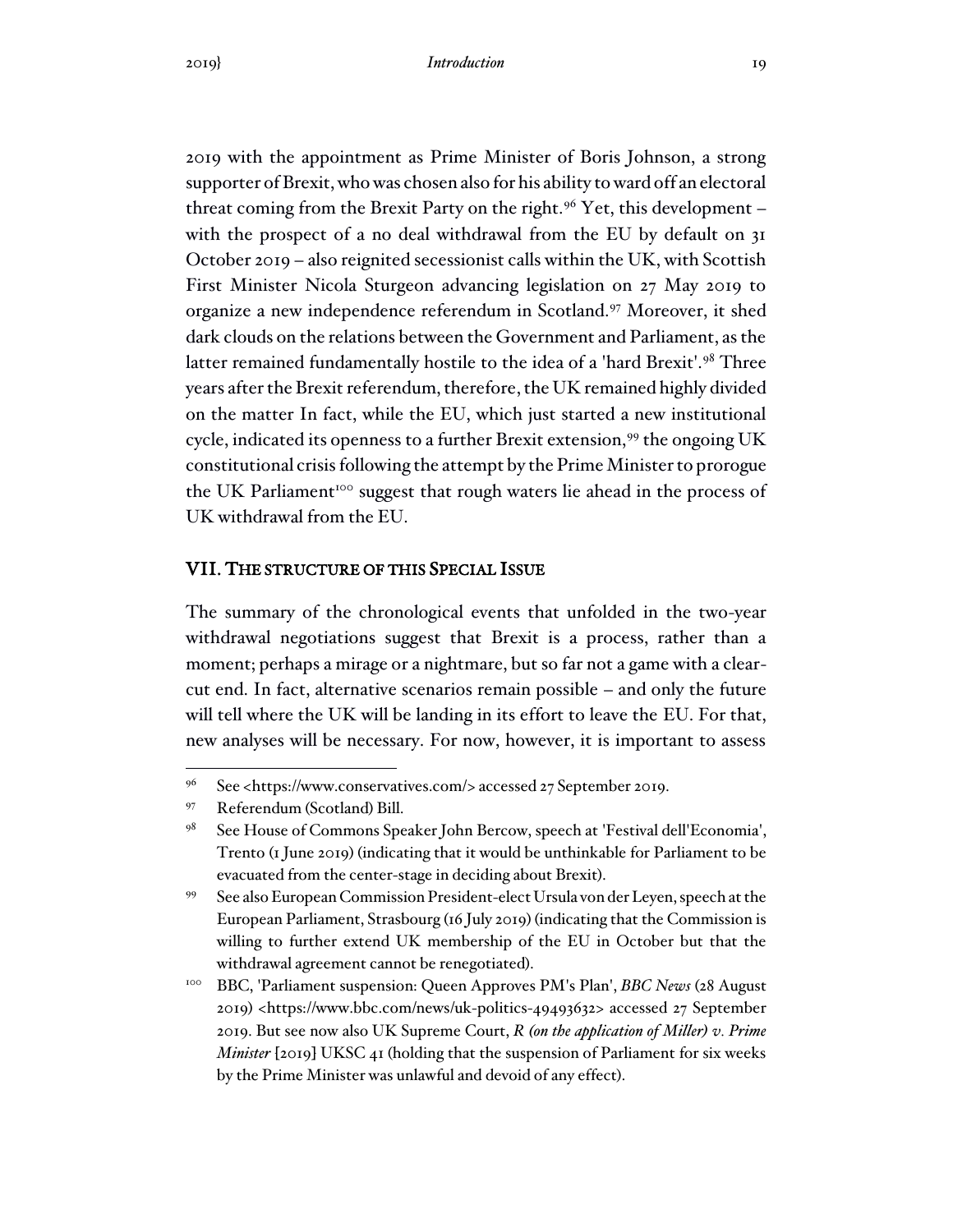what has happened from the 2017 UK general elections to the 2019 EP elections, with the aim to map the legal and political dynamics of the Brexit negotiations – and to set the historical record of Prime Minister Theresa May's Government. This is the purpose of this special issue, which brings together a distinguished set of lawyers and political scientists from leading British, Irish and European universities to offer an up-to-date evaluation of the key developments in the negotiations on the UK withdrawal from the EU. Thanks to its comprehensive outlook and interdisciplinary perspective, the special issue provides analytical insights and policy lessons on a two-year critical time-phase in the Brexit story spanning from June 2017 to June 2019, covering the negotiations led by Prime Minister Theresa May's Government.

Specifically, the ten contributions included in this special issue cover the following topics. The first three articles look at process, explaining some *key words* that popped up in the withdrawal talks. Emily Jones assesses the negotiating strategy of the EU and the UK, and offers a critical analysis of the mistakes that the May Government made, from triggering Article 50 TEU too early, before adequate preparations had been made, to failing to win domestic support for the negotiated deal. Kenneth Armstrong focuses on the notion of transition – or, in UK parlance: implementation – a time-devise that was crafted during the negotiations to secure a smooth UK landing outside the EU. In fact, as Armstrong explains, Article 50 TEU makes no reference to an idea of transition, but this quickly appeared as a necessary tool to negotiators, and was codified in the draft withdrawal agreement – which foresaw a transition period until December 2020, potentially extendable till December 2022, in which the UK would remain within the EU internal market and customs union, while being outside the EU as such. Federico Fabbrini and Rebecca Schmidt consider instead the notion of extension, which (contrary to transition) is foreseen in Article  $50(3)$  TEU and was granted twice by the European Council in Spring 2019 at the request of, and in agreement with, the UK. As Fabbrini and Schmidt point out, extension differs from transition, as the UK maintains the rights and obligations of a Member State – but its application just ahead of the EP elections also created special challenges for the EU and the functioning of its institutions.

The next four articles look instead at substance, considering the *key issues* that arose in the negotiations. Catherine Barnard and Emilija Leinarte examine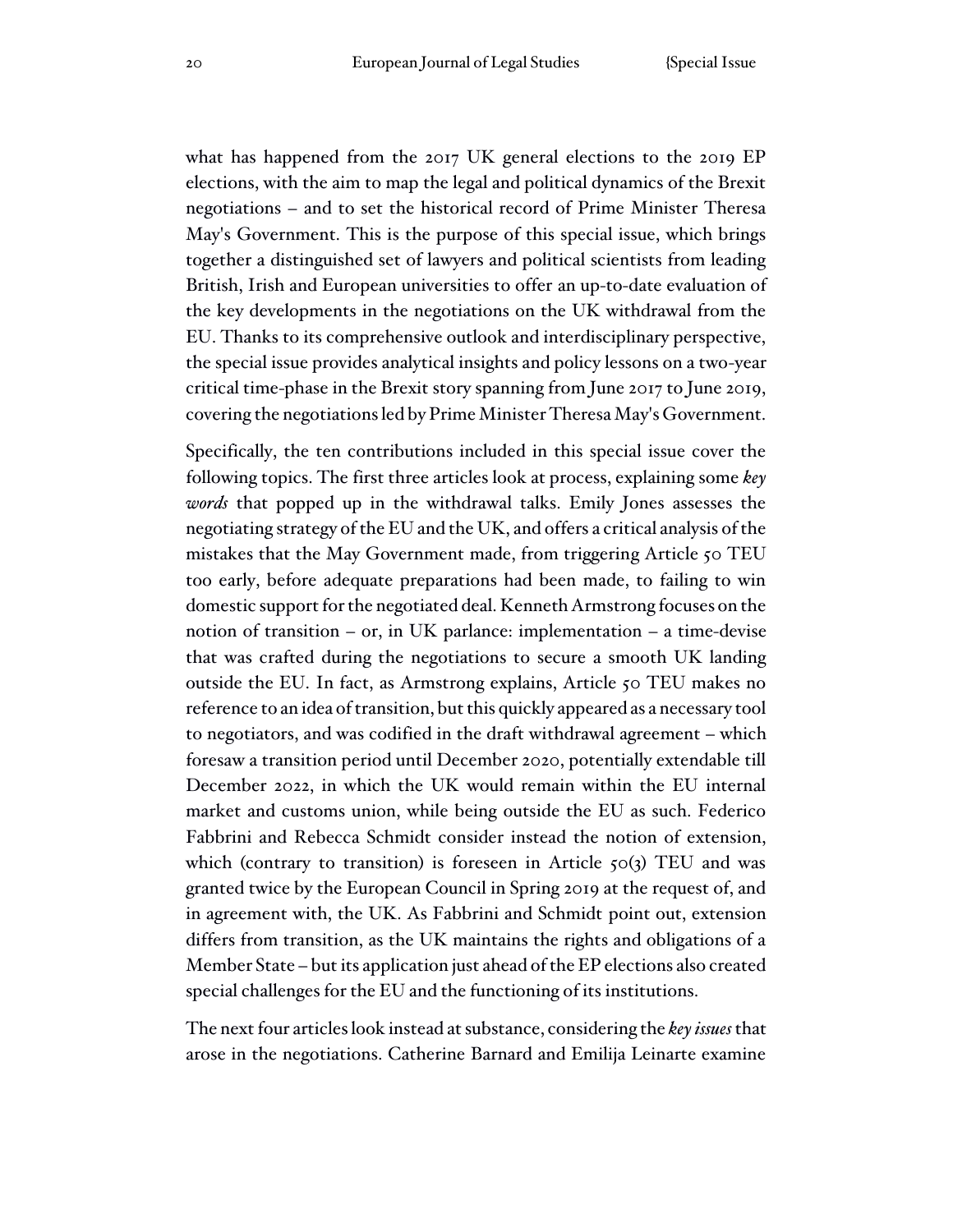the issue of citizens' rights, analyzing the reciprocal efforts by the UK and the EU to guarantee on an ongoing basis the rights of EU citizens resident in the UK, and UK citizens resident in the EU. However, Barnard and Leinarte also discuss the UK Government's proposal to fundamentally overhaul the UK immigration system after Brexit, emphasizing how curbing migration continued to remain a rallying cry for Prime Minister May. Eileen Connolly and John Doyle focus on the problem of the Irish border, explaining its technical difficulty as well as its geo-political implications: in fact, as Connolly and Doyle point out, a 'hard Brexit' with the return of a hard border in the island of Ireland would undermine the peace process started with the Good Friday Agreement of 1998, potentially leading to new waves of violence. Paola Mariani and Giorgio Sacerdoti map the negotiations on trade issues, examining the positions of the EU and the UK, the solutions found in the draft withdrawal agreement and the World Trade Organization rules which would govern EU-UK trade and customs relations in the absence of a deal. Ben Tonra considers another issue which – in fact – actually played a rather limited role during the negotiations: security cooperation. As Tonra argues, while the EU and the UK clearly share an interest in maintaining close ties in the field of defense and foreign affairs, security did not feature prominently in the withdrawal talks, as it was overshadowed by other priorities, but could garner greater attention by policy-makers in the future.

The last three contributions, finally, consider some *key challenges* that the two-year Brexit negotiations pose for the future. Sionaidah Douglas-Scott reflects on how the Brexit talks further unsettled the UK territorial constitution, dramatizing trends that the Brexit referendum had already exposed. In particular, Douglas-Scott considers growing impatience for the status quo in Scotland, which has now decided to seek a new independence referendum, as well as in Northern Ireland, where calls for a border poll to reunify with Ireland are growing. This is also the topic of the article by Etain Tannam, which focuses on Brexit and the future of the relations between the UK and Ireland: as Tannam points out, the decision of the UK to withdraw from the EU came at a time of unprecedented positive relations between the two countries, but the Brexit negotiations badly damaged bilateral rapports, unearthing traditional stereotypes which bode ill for the future. Finally, Federico Fabbrini considers the future of the EU 27 and argues that while the EU has been remarkably united in dealing with the UK during the Brexit